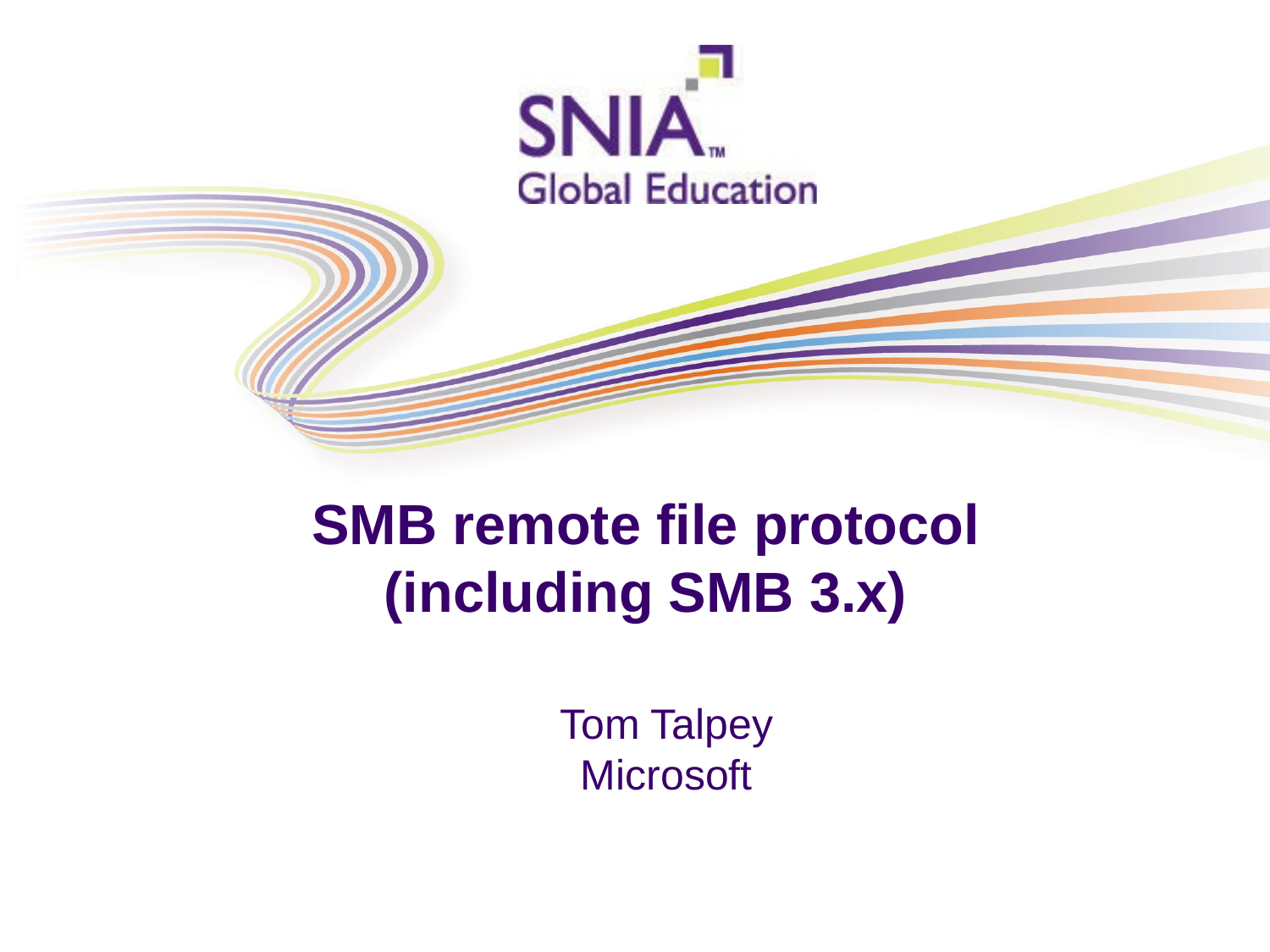# **SNIA Legal Notice**



- The material contained in this tutorial is copyrighted by the SNIA unless otherwise noted.
- Member companies and individual members may use this material in presentations and literature under the following conditions:
	- Any slide or slides used must be reproduced in their entirety without modification
	- The SNIA must be acknowledged as the source of any material used in the body of any document containing material from these presentations.

This presentation is a project of the SNIA Education Committee.

- Neither the author nor the presenter is an attorney and nothing in this presentation is intended to be, or should be construed as legal advice or an opinion of counsel. If you need legal advice or a legal opinion please contact your attorney.
- The information presented herein represents the author's personal opinion and current understanding of the relevant issues involved. The author, the presenter, and the SNIA do not assume any responsibility or liability for damages arising out of any reliance on or use of this information. NO WARRANTIES, EXPRESS OR IMPLIED. USE AT YOUR OWN RISK.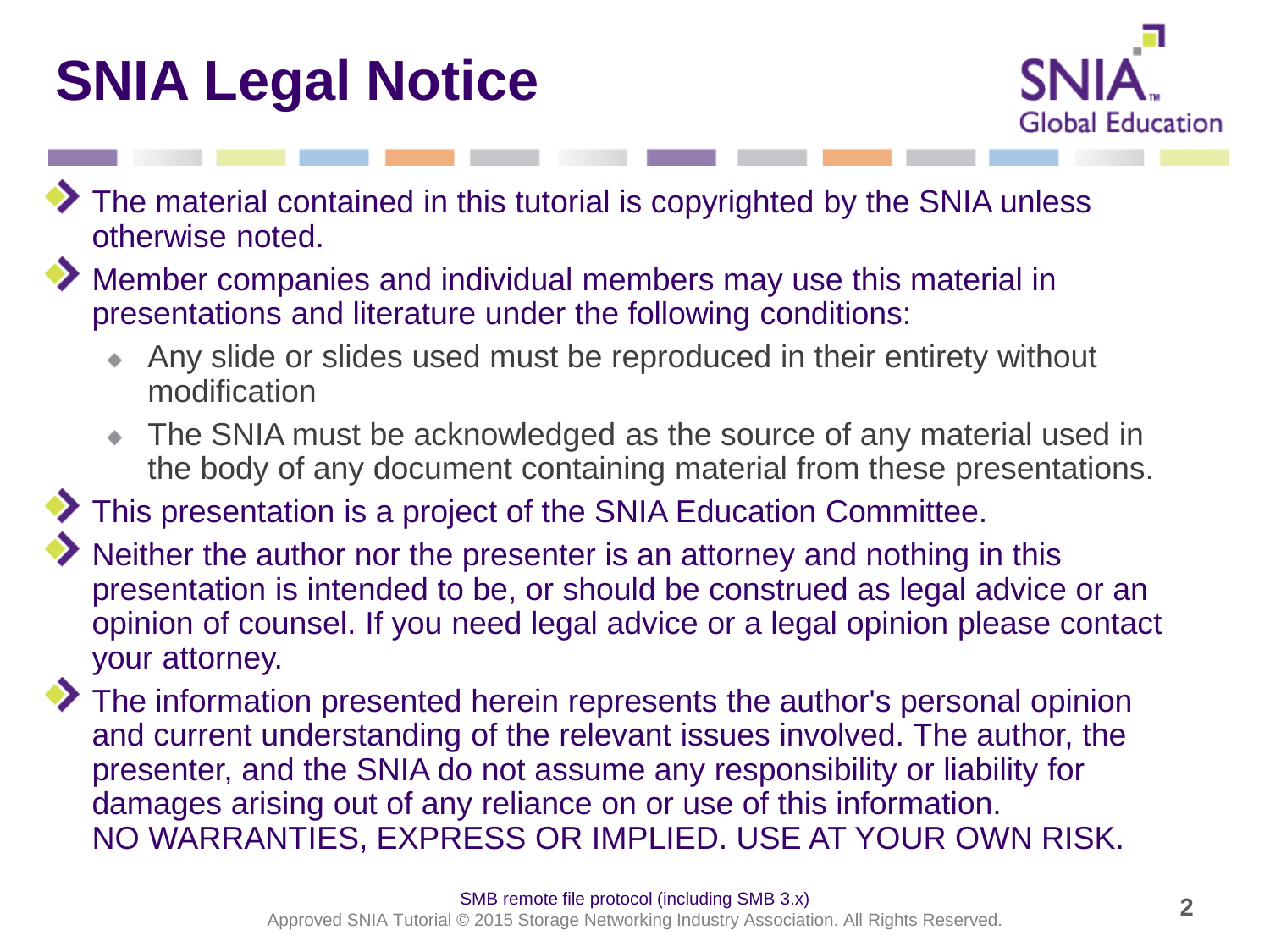# **Abstract and Learning Objectives**



## ◆ Title: SMB remote file protocol (including SMB 3.x) **◆ Abstract**

The SMB protocol evolved over time from CIFS to SMB1 to SMB2, with implementations by dozens of vendors including most major Operating Systems and NAS solutions. The SMB 3.0 protocol had its first commercial implementations by Microsoft, NetApp and EMC by the end of 2012, and many other implementations exist or are in-progress. The SMB3 protocol continues to advance. This SNIA Tutorial begins by describing the history and basic architecture of the SMB protocol and its operations. The second part of the tutorial covers the various versions of the SMB protocol, with details of improvements over time. The final part covers the latest changes in SMB3, including future work, and the resources available in support of its development by industry.

### **◆ Objectives**

- Understand the basic architecture of the SMB protocol family
- Enumerate the main capabilities introduced with SMB 2.0/2.1
- Describe the main capabilities introduced with SMB 3.0 and beyond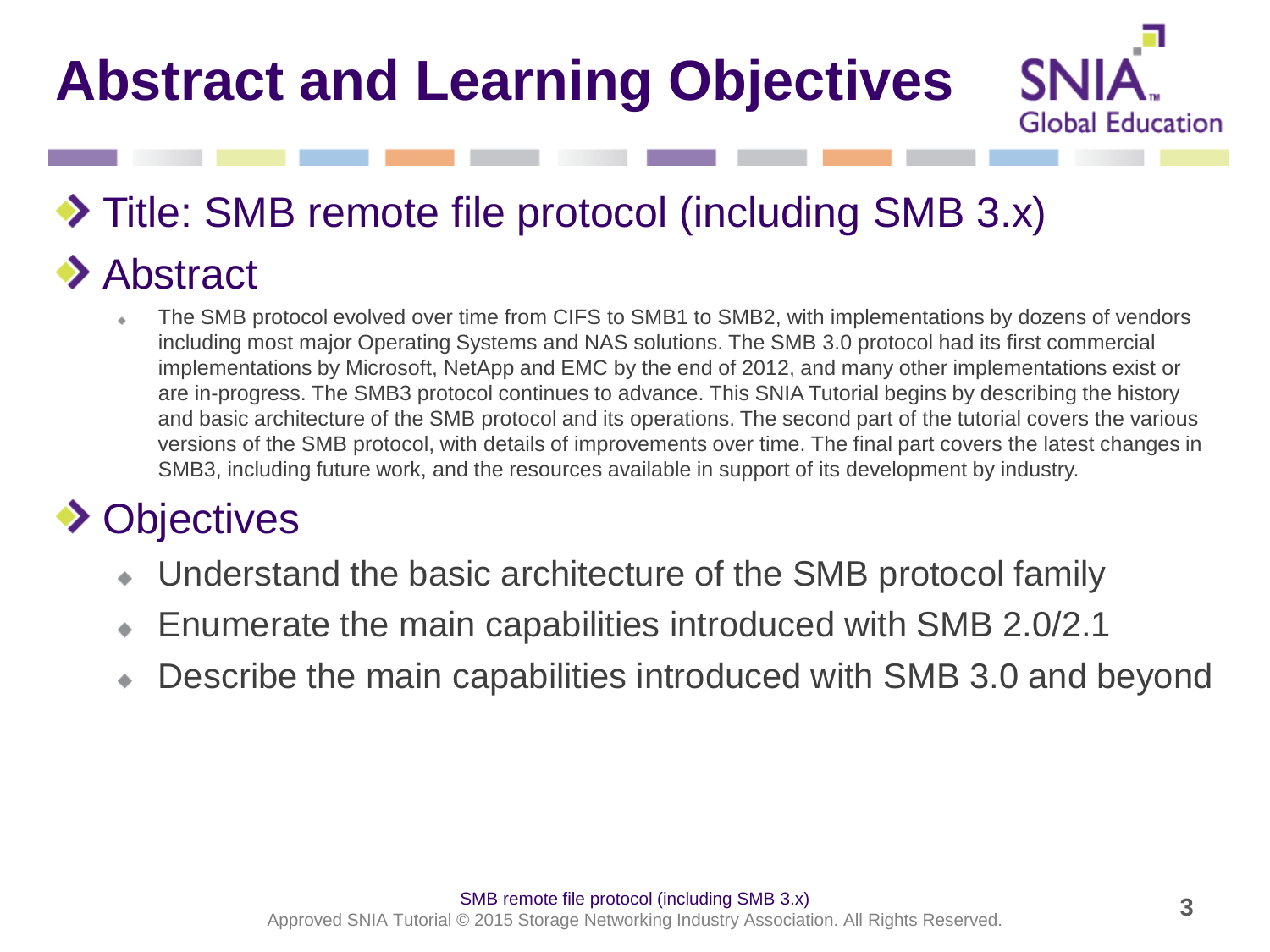# **Summary**



## **→ History**

- Remote file protocol
- A brief history of CIFS, SMB, SMB2 and SMB3
- SMB implementers

## $\rightarrow$  Basics

- The basics of SMB
- SMB 2.0
- SMB 2.1

# $\rightarrow$  SMB 3.0

- SMB Transparent Failover
- SMB Scale-Out
- SMB Witness
- SMB Multichannel
- SMB Direct
- SMB Directory Leasing
- SMB Encryption
- VSS for Remote File Shares
- **◆ SMB 3.0.2**
- $\rightarrow$  SMB 3.1.1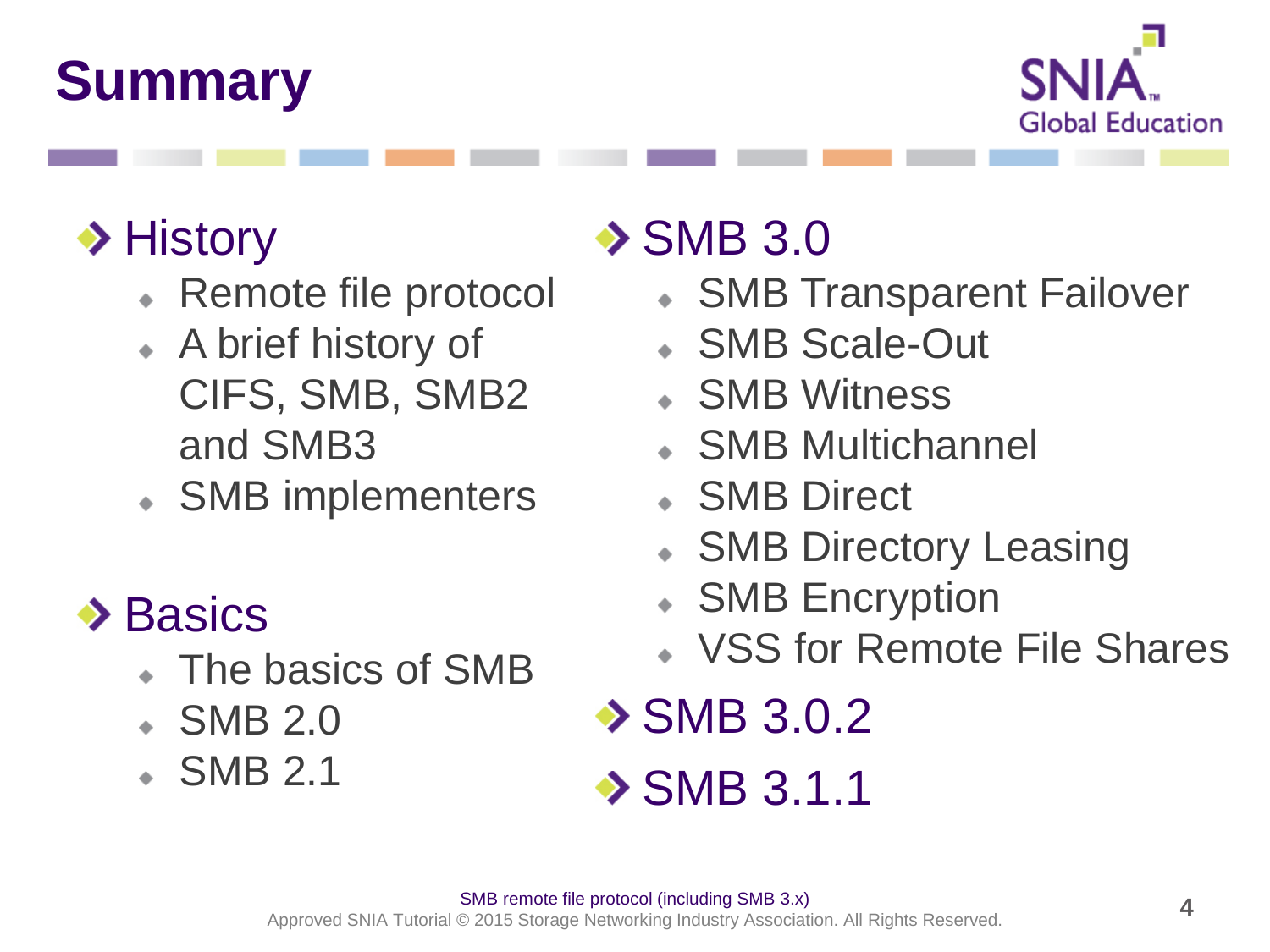# **Remote file protocol**



### ◆ Remote (not Local)

Access file across the wire (LAN, WAN)

## ◆ File (not Block)

Different semantics

## ◆ Protocol

Well-defined and documented

## **Examples**

NFSv4, SMB2, SMB3, WebDAV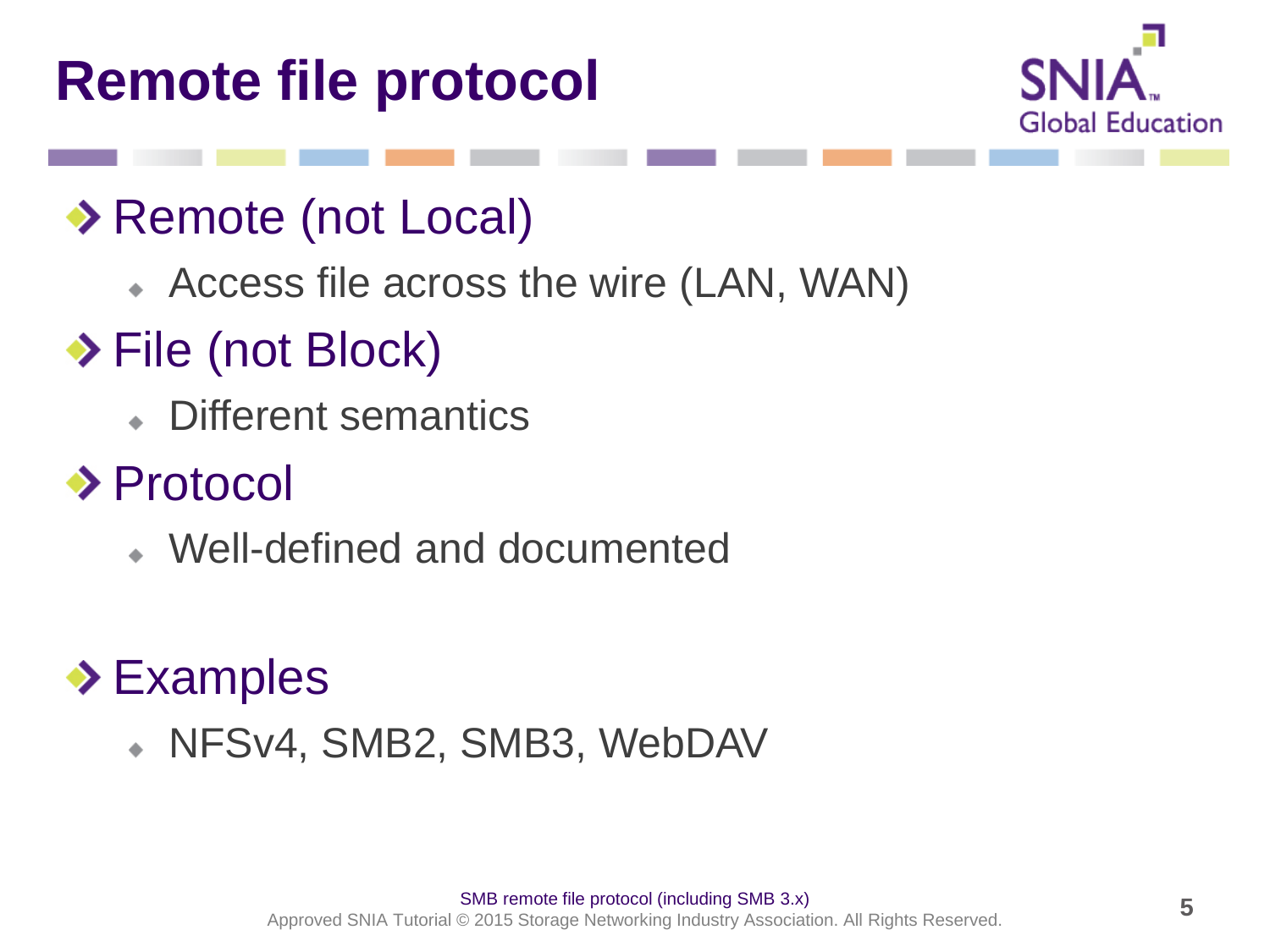## **A brief history of CIFS, SMB, SMB2, and SMB3**

#### $\bullet$ SMB - 1980s

- PC-DOS 1984
- LAN Manager 1988
- Implemented on Unix and other operating systems (part of the OS or as a suite like Samba)

#### CIFS - 1996

- Windows NT 4.0 1996
- IETF draft Common Internet File System 1997
- SNIA Technical Specification 1999  $\bullet$

#### Back to SMB - 2000

- Windows 2000 Extensions 2000
- Extensions for other implementations of SMB  $\bullet$
- SMB 2.0 (or SMB2) 2008
- ◆ SMB 2.1 (or SMB2.1) - 2010
- SMB 3.0 (or SMB3) 2012
- SMB 3.0.2 (or SMB3.02) 2013
- SMB 3.1.1 2015

**SP** 

**Global Education**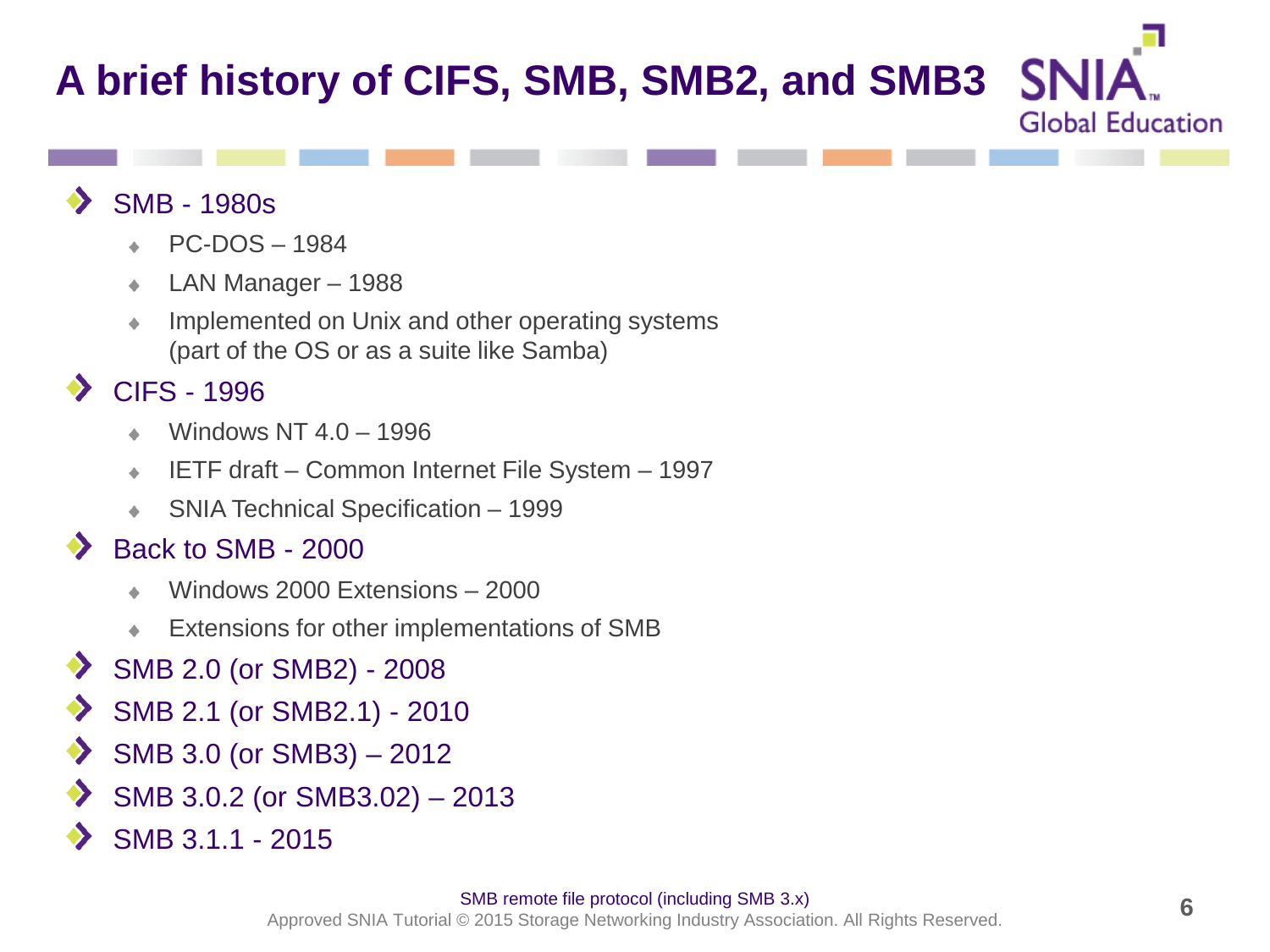# **CIFS as a generic term for SMB?**



- ◆ CIFS means SMB as it existed in Windows NT 4 (mid-1990's!)
- However, the term "CIFS" is sometimes used *incorrectly* to refer to more recent versions of SMB, like SMB2 or SMB3
- 'CIFS' is sometimes used as a marketing term to identify specific products, independent of the SMB version
- ◆ Using the term 'CIFS' to refer to SMB 2.0 or SMB 3.0 is like...
	- Using POP to refer to IMAP (in e-mail protocols)
	- Using WEP to refer to WPA (in wireless security)
	- Using NFS to refer to NFSv4
- Always look for the full protocol version!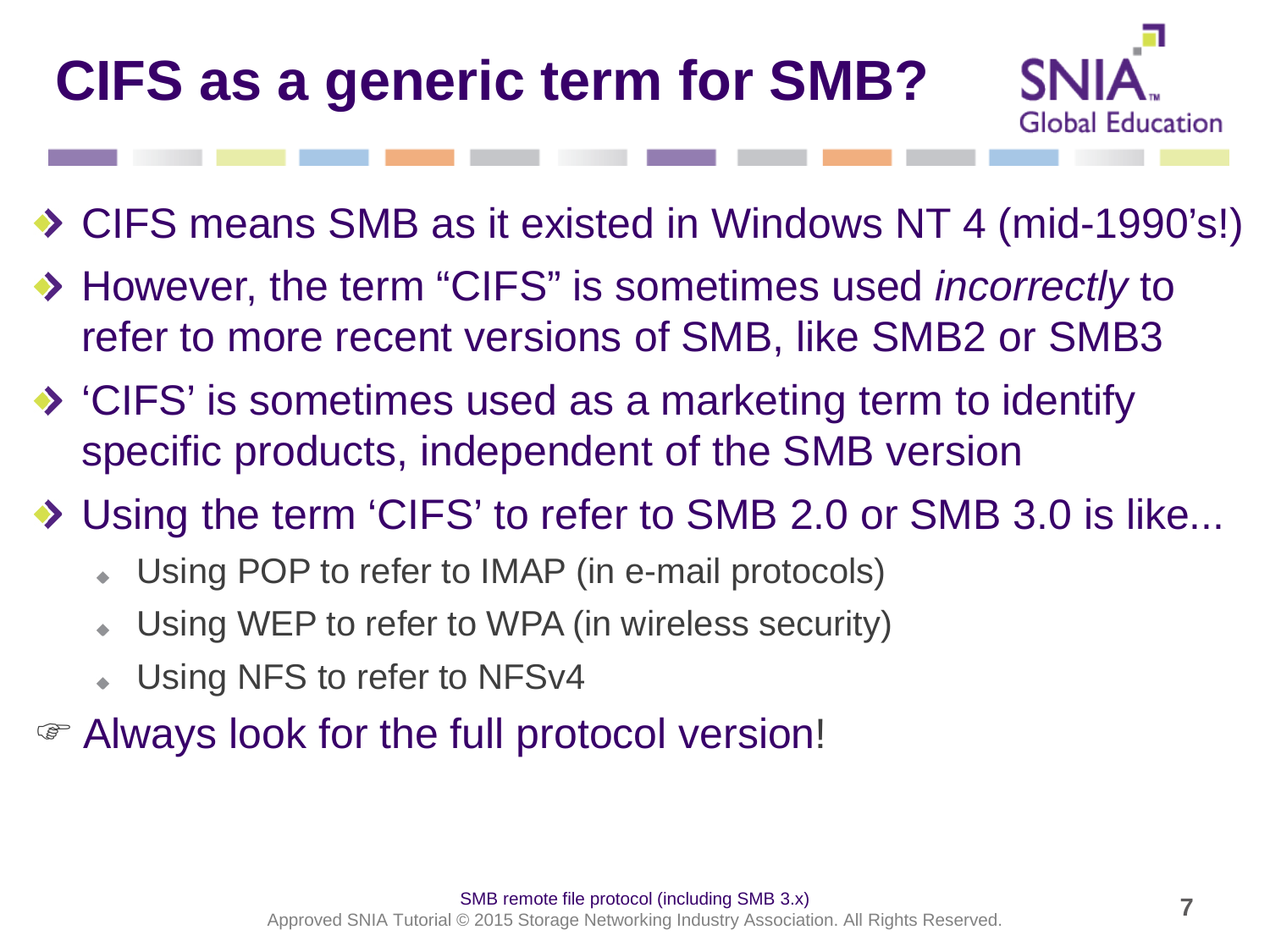# **SMB implementers** (alphabetical order)



#### Apple

- MacOS X 10.2 Jaguar CIFS/SMB 1.x (via Samba)
- MacOS X 10.7 Lion SMB 1.x (via Apple's SMBX) ۰
- MacOS X 10.9 Mavericks SMB 2.1 (default file protocol) ۰
- MacOS X 10.10 Yosemite SMB 3.0 (default file protocol) ۰

#### EMC

- Older versions CIFS/SMB 1.x
- $V$ N $X$  SMB 3.0 ٠
- Isilon OneFS 6.5 SMB 2 ٠
- Isilon OneFS 7.0 SMB 2.1 ٠
- Isilon OneFS 7.1.1 SMB 3.0 ٠

#### **Microsoft**

- Microsoft LAN Manager SMB
- Windows NT 4.0 CIFS ۰
- ۰ Windows 2000, Server 2003 or Windows XP – SMB 1.x
- ۰ Windows Server 2008 or Windows Vista – SMB 2
- Windows Server 2008 R2 or Windows 7 SMB 2.1 ۰
- Windows Server 2012 or Windows 8 SMB 3.0 ٠
- Windows Server 2012 R2 or Windows 8.1 SMB 3.0.2 ٠
- Windows Technical Preview SMB 3.1.1 ۵

#### **NetApp**

- Older versions CIFS/SMB 1.x
- Data ONTAP 7.3.1 SMB 2
- Data ONTAP 8.1 SMB 2.1
- ٠ Data ONTAP 8.2 – SMB 3.0

#### Samba (Linux or others)

- Older versions CIFS/SMB 1.x
- Samba 3.6 SMB 2 (some SMB 2.1)
- Samba 4.1 SMB 3.0

#### And many others…

- Most widely implemented remote file protocol in the world, available in ~every NAS and File Server
- See the SDC participants on slide 30
- Information on this slide gathered from publicly available information as of February 2015.
- Please contact the implementers directly to obtain the accurate, up-to-date information on their SMB implementation.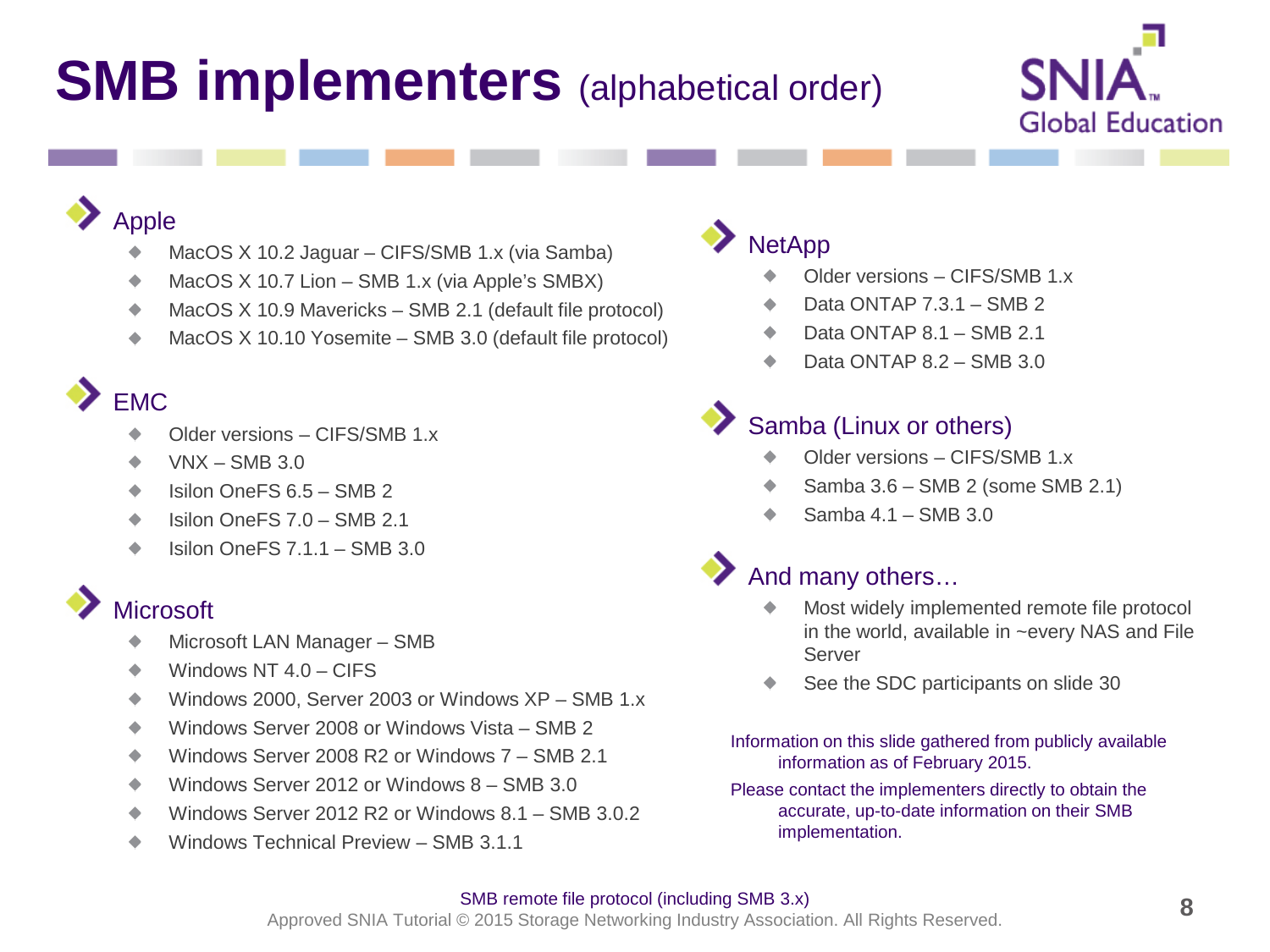



- ◆ Negotiating a dialect
- ◆ Connecting to a share
- **Executing operations**
- ◆ Disconnecting from a share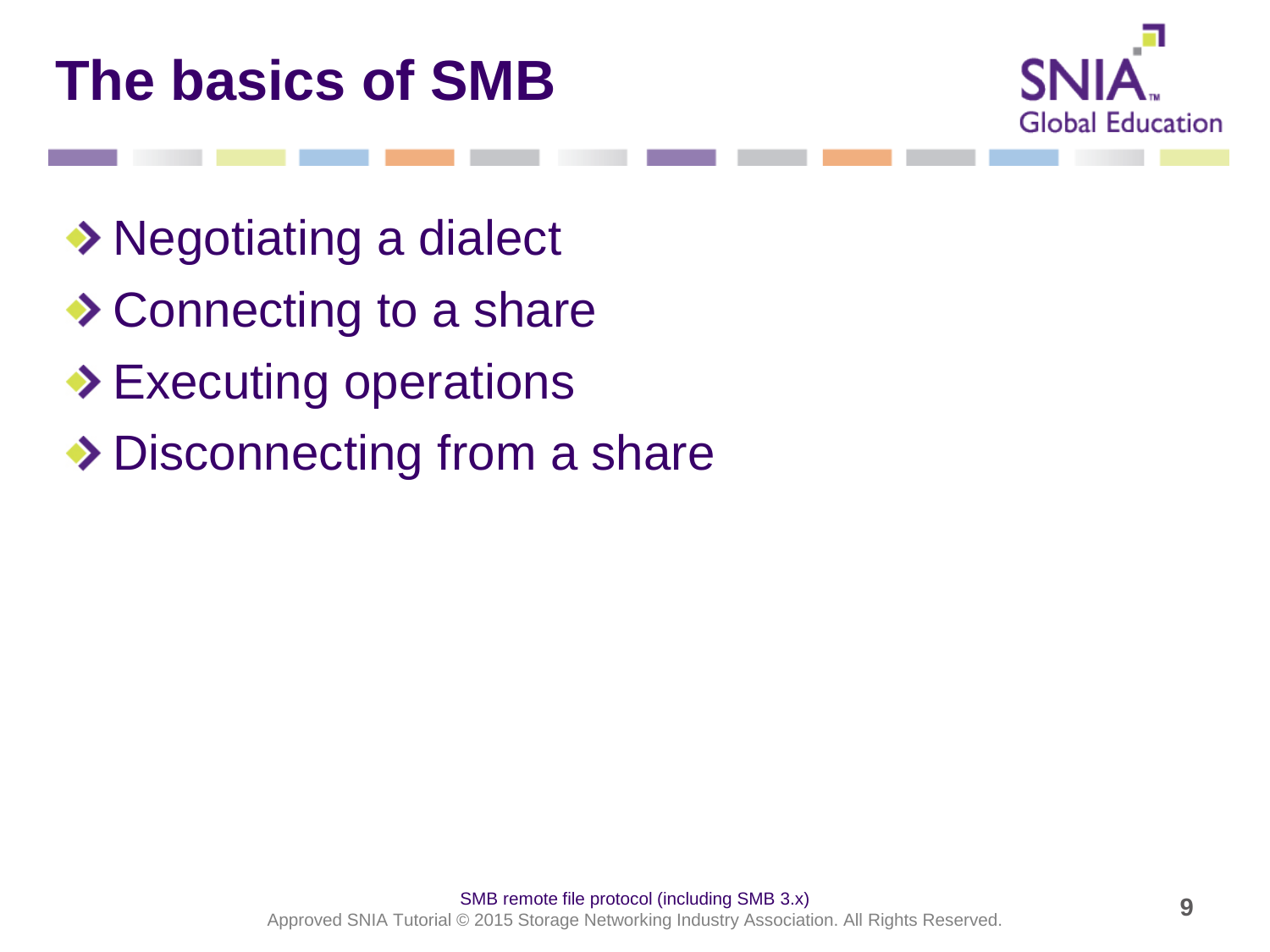

#### The highest SMB dialect in common between peers is discovered and chosen.

|                  | <b>SMB 3.1.1</b>   | <b>SMB 3.0.2</b> | <b>SMB 3.0</b>     | <b>SMB 2.1</b>     | <b>SMB 2.0.2</b> | <b>SMB 1.x</b>     |
|------------------|--------------------|------------------|--------------------|--------------------|------------------|--------------------|
| <b>SMB 3.1.1</b> | <b>SMB 3.1.1</b>   | <b>SMB 3.0.2</b> | <b>SMB 3.0</b>     | <b>SMB 2.1</b>     | <b>SMB 2.0.2</b> | SMB <sub>1.X</sub> |
| <b>SMB 3.0.2</b> | <b>SMB 3.0.2</b>   | <b>SMB 3.0.2</b> | <b>SMB 3.0</b>     | <b>SMB 2.1</b>     | <b>SMB 2.0.2</b> | <b>SMB 1.x</b>     |
| <b>SMB 3.0</b>   | <b>SMB 3.0</b>     | <b>SMB 3.0</b>   | <b>SMB 3.0</b>     | <b>SMB 2.1</b>     | <b>SMB 2.0.2</b> | SMB <sub>1.X</sub> |
| <b>SMB 2.1</b>   | <b>SMB 2.1</b>     | <b>SMB 2.1</b>   | <b>SMB 2.1</b>     | <b>SMB 2.1</b>     | <b>SMB 2.0.2</b> | SMB <sub>1.X</sub> |
| <b>SMB 2.0.2</b> | <b>SMB 2.0.2</b>   | <b>SMB 2.0.2</b> | <b>SMB 2.0.2</b>   | <b>SMB 2.0.2</b>   | <b>SMB 2.0.2</b> | SMB <sub>1.X</sub> |
| <b>SMB 1.x</b>   | SMB <sub>1.X</sub> | SMB 1.x          | SMB <sub>1.x</sub> | SMB <sub>1.x</sub> | SMB 1.x          | SMB <sub>1.x</sub> |

Server highest dialect

(Any references to CIFS usually mean SMB 1.x, but could be other versions.)

SMB remote file protocol (including SMB 3.x) Approved SNIA Tutorial © 2015 Storage Networking Industry Association. All Rights Reserved.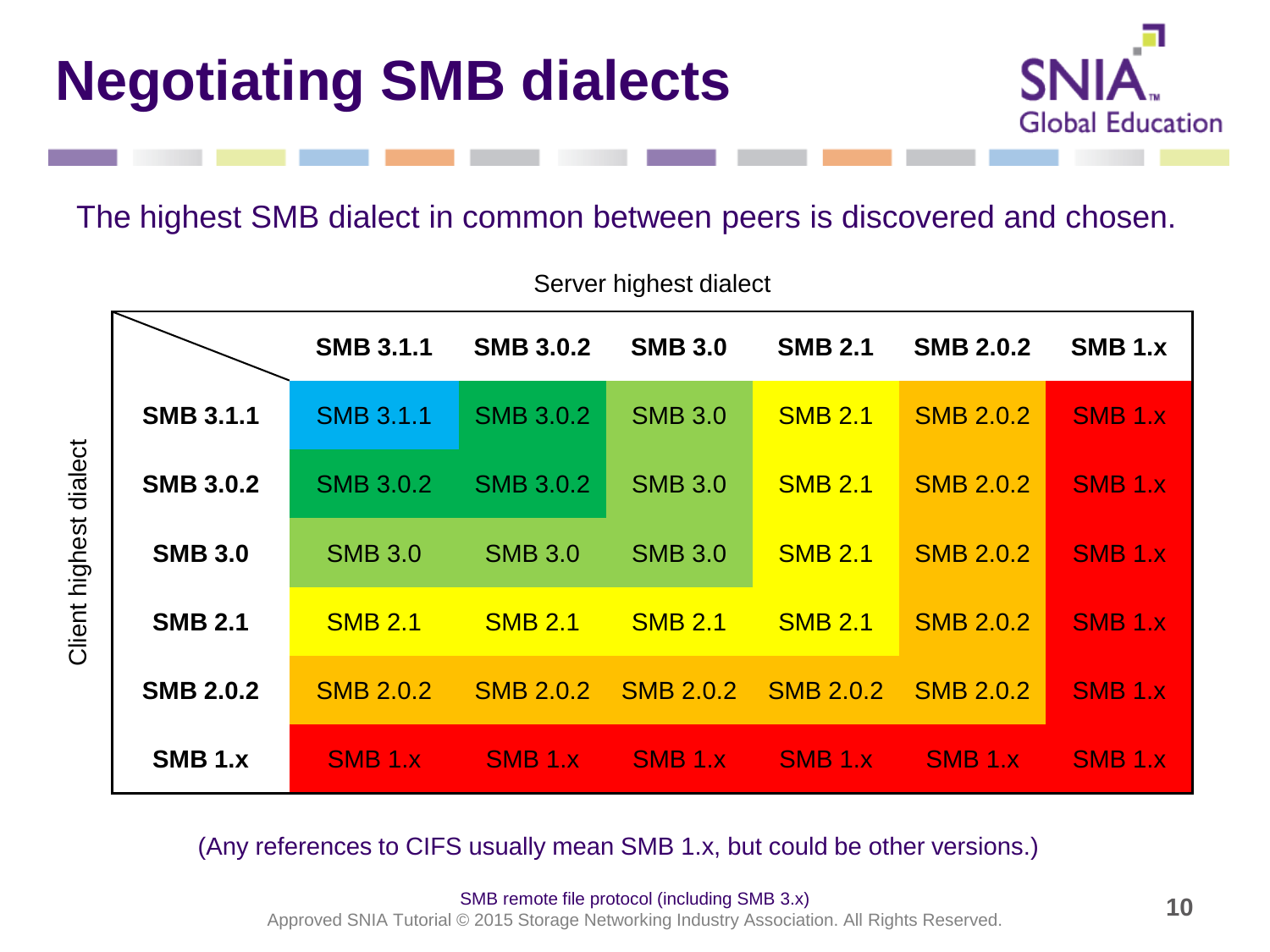# **Protocol negotiation**



#### Multi-protocol ◆ SMB1/SMB2/SMB3 negotiation

- SMB1-style "string" dialect selection for SMB1 and SMB 2.0.2, or SMB2 "wildcard"
- SMB2-style numeric  $\rightarrow$ dialect selection
- Non-SMB1 clients may  $\rightarrow$ proceed directly to SMB2-style to save a round trip
- $\rightarrow$  Figure is from the SMB2/SMB3 protocol documentation (for full details, see link later in this deck)



Approved SNIA Tutorial © 2015 Storage Networking Industry Association. All Rights Reserved.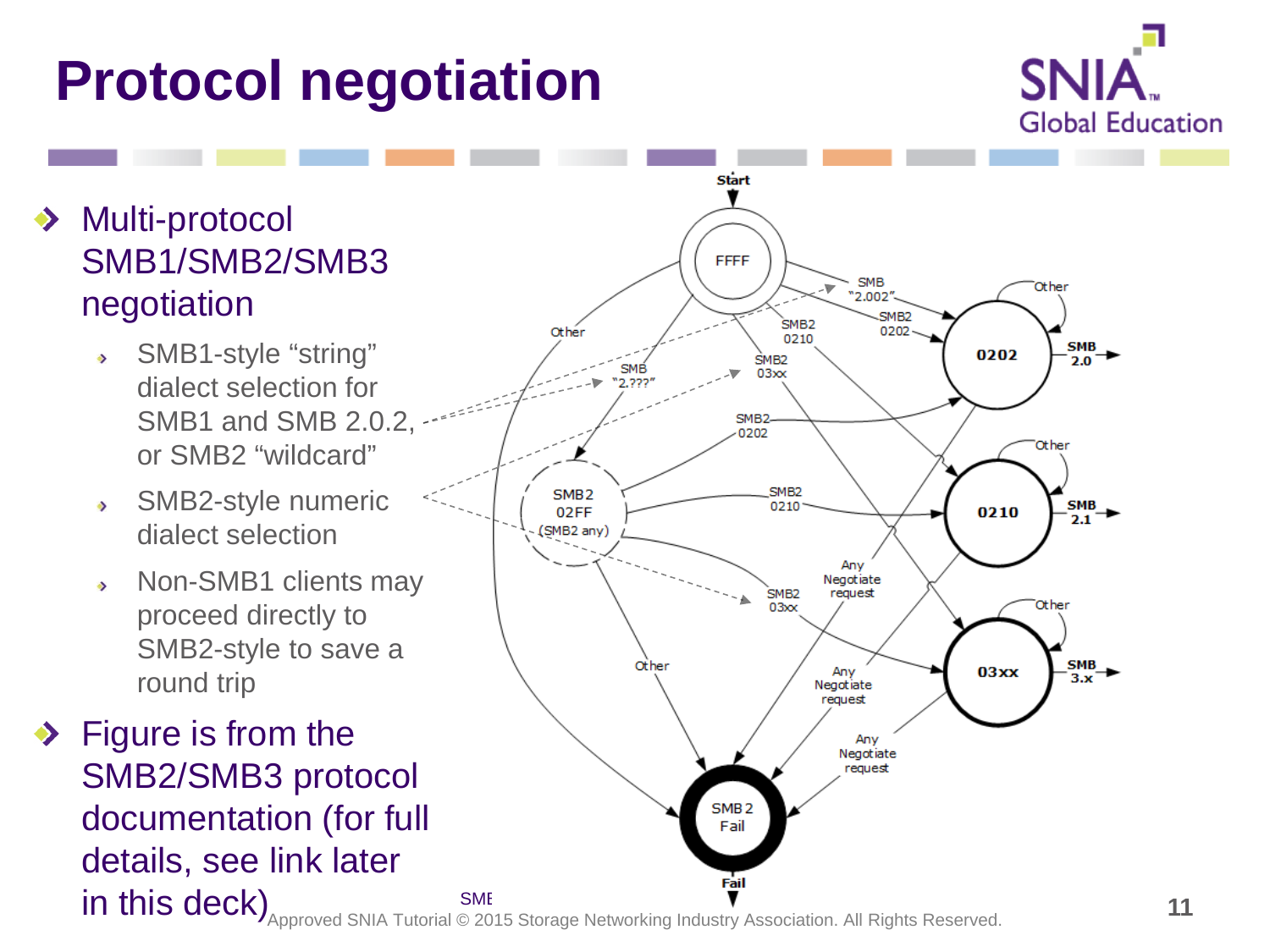# **DIR \\FS.EXAMPLE.COM\SHARE1**

| From      | To        | Packet                                                                                                                       |
|-----------|-----------|------------------------------------------------------------------------------------------------------------------------------|
| <b>CL</b> | <b>FS</b> | SMB:C NEGOTIATE, Dialect = (Dialect List)                                                                                    |
| <b>FS</b> | <b>CL</b> | SMB2:R NEGOTIATE (0x0), GUID={8E4F0109-0E04-FD9C-434A-05881428984C}, Mid = 0                                                 |
| CL        | <b>FS</b> | $ {\rm SMB2:C}$ SESSION SETUP (0x1), Mid = 1                                                                                 |
| <b>FS</b> | <b>CL</b> | SMB2:R SESSION SETUP (0x1), SessionFlags=0x0, Mid = 1                                                                        |
| <b>CL</b> | <b>FS</b> | SMB2:C TREE CONNECT (0x3), Path=\\fs.example.com\IPC\$, Mid = 2                                                              |
| <b>FS</b> | <b>CL</b> | SMB2:R TREE CONNECT (0x3), TID=0x1, Mid = 2                                                                                  |
| <b>CL</b> | <b>FS</b> | DFS:Get DFS Referral Request, FileName: \fs.example.com\share1, MaxReferralLevel: 4                                          |
| <b>FS</b> | <b>CL</b> | SMB2:R, Mid = 3 - NT Status: System - Error, Code = (412) STATUS_FS_DRIVER_REQUIRED → Not a DFS Namespace, just a file share |
| CL        | <b>FS</b> | SMB2:C TREE CONNECT (0x3), Path=\\fs.example.com\share1, Mid = 4                                                             |
| <b>FS</b> | CL        | $ {\rm SMB2:}$ R TREE CONNECT (0x3), TID=0x5, Mid = 4                                                                        |
| <b>CL</b> | FS        | SMB2:C CREATE (0x5), Context=DHnQ, Context=MxAc, Context=QFid, Mid = 5                                                       |
| <b>FS</b> | <b>CL</b> | SMB2:R CREATE (0x5), Context=MxAc, Context=QFid, FID=0xFFFFFFFF00000001, Mid = 5                                             |
| <b>CL</b> | <b>FS</b> | SMB2:C QUERY INFO (0x10), FID=0xFFFFFFFF00000001, InformationClass=Query FS Volume Info, FID=0xFFFFFFFF00000001, Mid = 6     |
| <b>FS</b> | <b>CL</b> | SMB2:R QUERY INFO (0x10), Mid = 6                                                                                            |
| <b>CL</b> | <b>FS</b> | SMB2:C CREATE (0x5), Context=DHnQ, Context=MxAc, Context=QFid, Mid = 8                                                       |
| <b>FS</b> | <b>CL</b> | SMB2:R CREATE (0x5), Context=MxAc, Context=QFid, FID=0xFFFFFFFF00000005, Mid = 8                                             |
| <b>CL</b> | <b>FS</b> | $ {\rm SMB2:C}$ CLOSE (0x6), FID=0xFFFFFFFF00000001, Mid = 11                                                                |
| <b>FS</b> | <b>CL</b> | $ {\rm SMB2:R}$ CLOSE (0x6), Mid = 11                                                                                        |
| <b>CL</b> | <b>FS</b> | SMB2:C QUERY INFO (0x10), FID=0xFFFFFFFF00000005, InformationClass=Query FS Full Size Info, FID=0xFFFFFFFF00000005, Mid = 12 |
| <b>FS</b> | <b>CL</b> | $ {\rm SMB2:R}$ QUERY INFO (0x10), Mid = 12                                                                                  |
| <b>CL</b> | <b>FS</b> | SMB2:C TREE DISCONNECT $(0x4)$ , TID=0x1, Mid = 13                                                                           |
| <b>FS</b> | <b>CL</b> | $ {\rm SMB2:R}$ TREE DISCONNECT (0x4), Mid = 13                                                                              |
| <b>CL</b> | <b>FS</b> | SMB2:C TREE DISCONNECT (0x4), TID=0x5, Mid = 14                                                                              |
| <b>FS</b> | <b>CL</b> | $ {\rm SMB2:R}$ TREE DISCONNECT (0x4), Mid = 14                                                                              |
| <b>CL</b> | <b>FS</b> | $ {\rm SMB2:C}$ LOGOFF (0x2), Mid = 15                                                                                       |
| <b>FS</b> | <b>CL</b> | $\textsf{SMB2:R LOGOFF}$ (0x2), Mid = 15                                                                                     |
|           |           |                                                                                                                              |

Note: CL= SMB Client, FS= SMB File Server

**SNIA** 

**Global Education**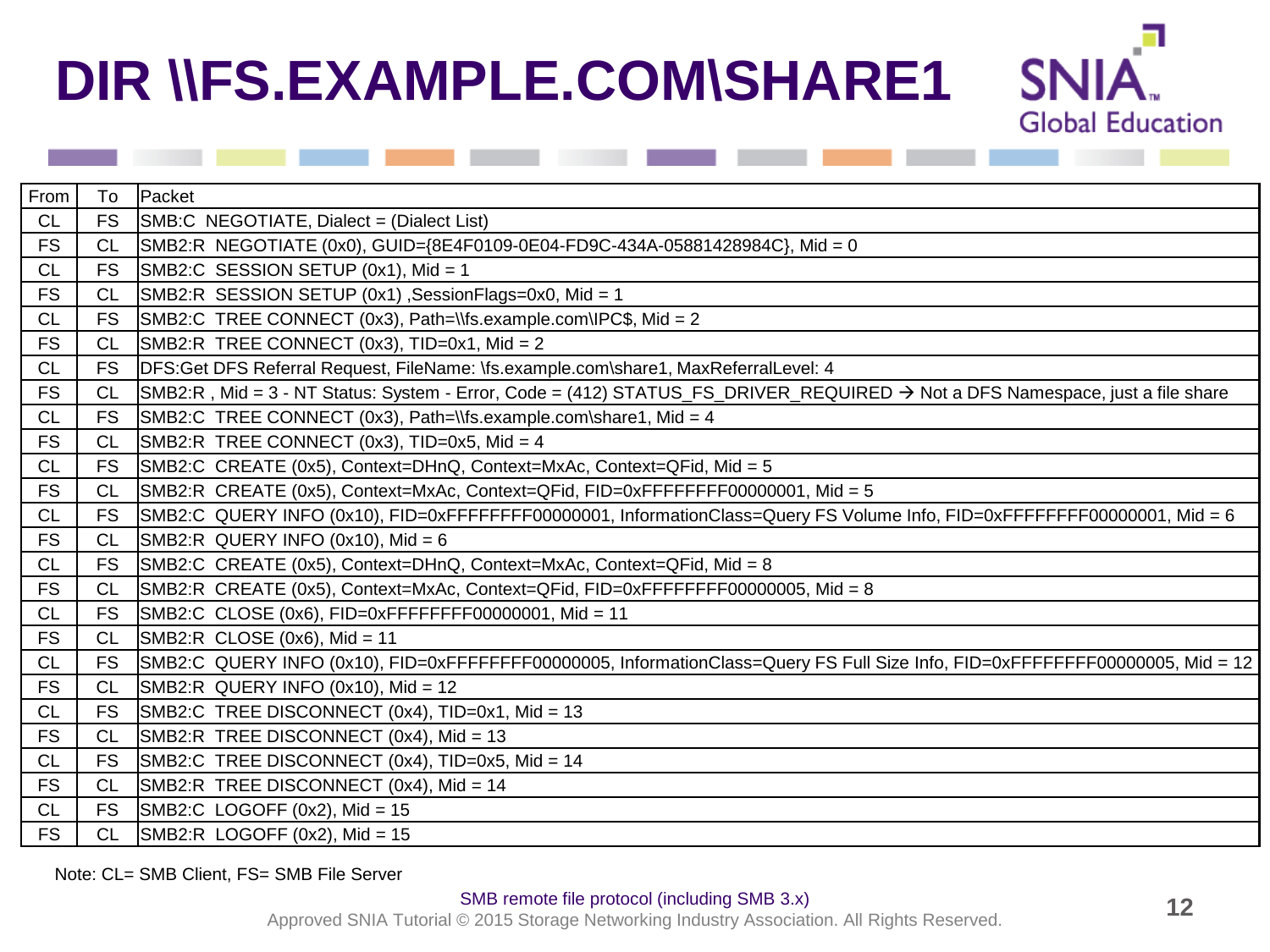

 $\rightarrow$  SMB 1.0

 $\rightarrow$  SMB 2.0

SMB 2 Protocol simplification

 $\rightarrow$  SMB 2.1

 $\rightarrow$  SMB 3.0

Detailed SMB3 feature elements

 $\rightarrow$  SMB 3.0.2

 $\rightarrow$  SMB 3.1.1 (Future)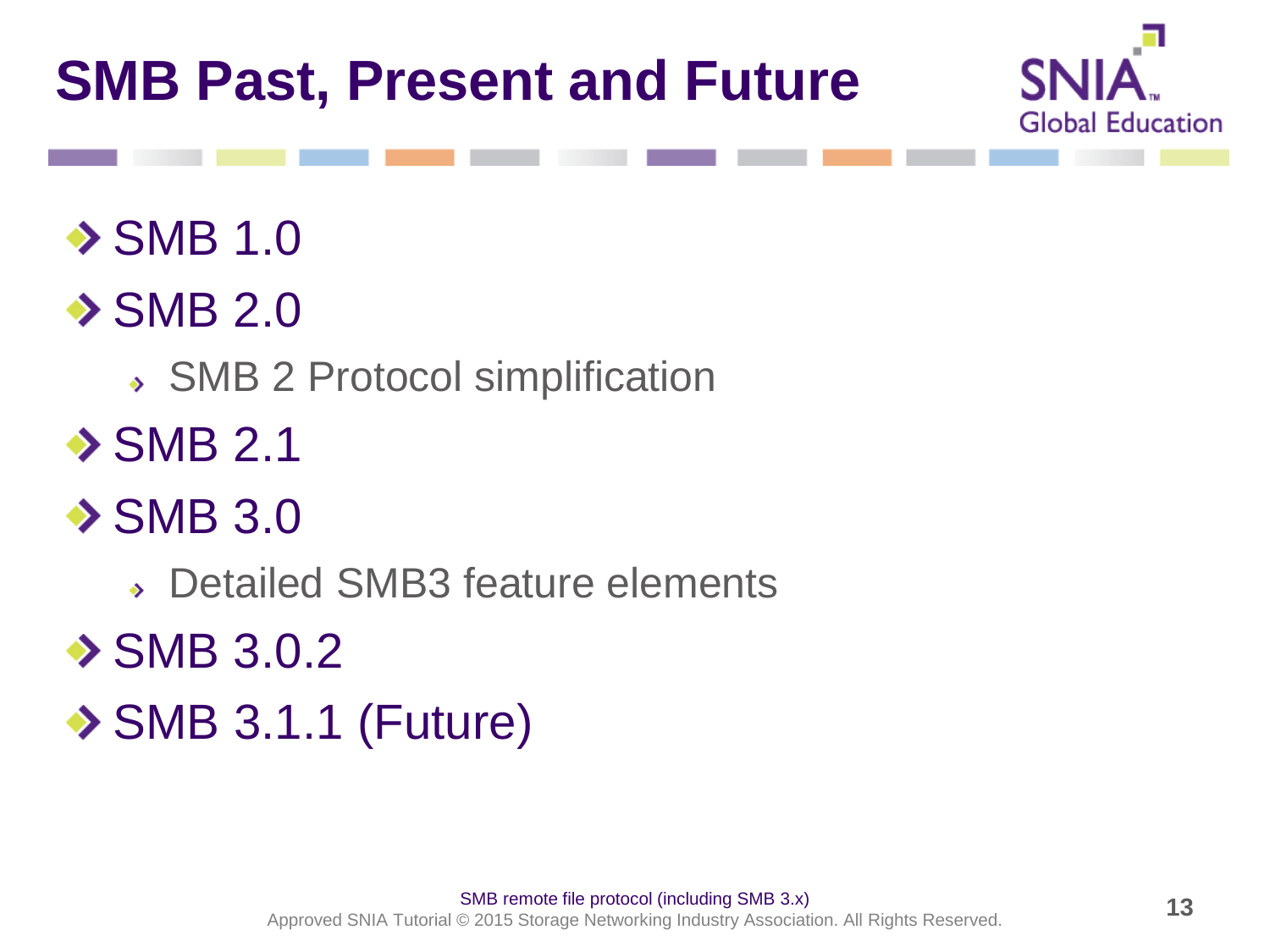



### ◆ CIFS as in the 1997 IETF draft

### ◆ Windows improvements (over time)

- Kerberos authentication
- Shadow copy
- Server to server copy
- $\triangle$  Signing MD5

### ◆ Non-Windows improvements (over time)

Improvements proposed and/or implemented by communities  $\bullet$ using CIFS/SMB on other operating systems including Unix and MacOS. Not part of any official standard.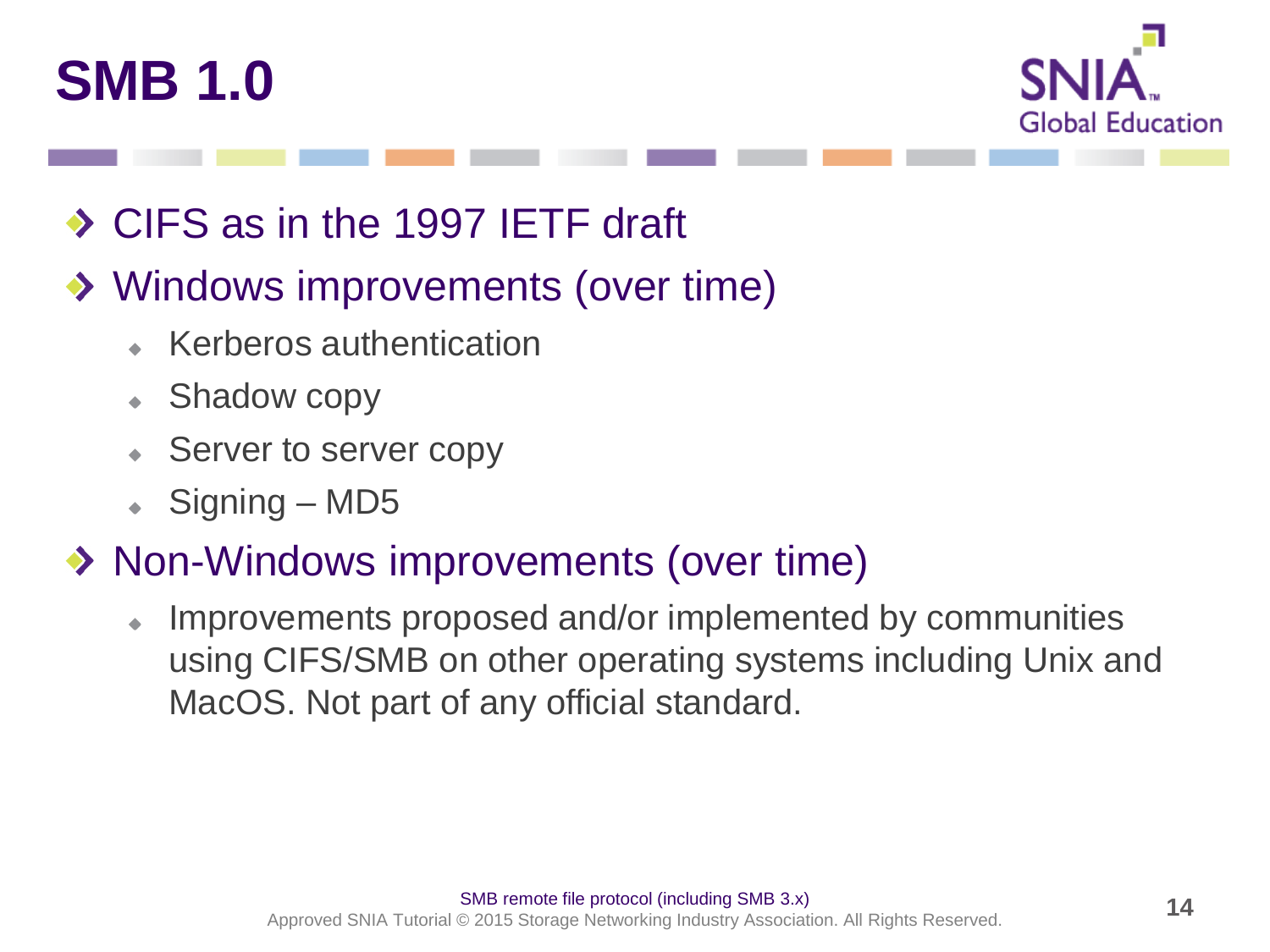



- ◆ First major redesign of SMB
- Increased file sharing scalability
- **◆ Improved performance** 
	- Improved request compounding (reduced round trips)
	- Asynchronous operations (multiple packets in flight)  $\Phi$
	- Larger reads/writes (more data in each packet)

### ◆ Security-related changes

- Much smaller command set (from 75 to just 19)
- SMB Durability provides limited network fault tolerance  $\ddot{\Phi}$
- Signing Uses HMAC SHA-256 instead of old MD5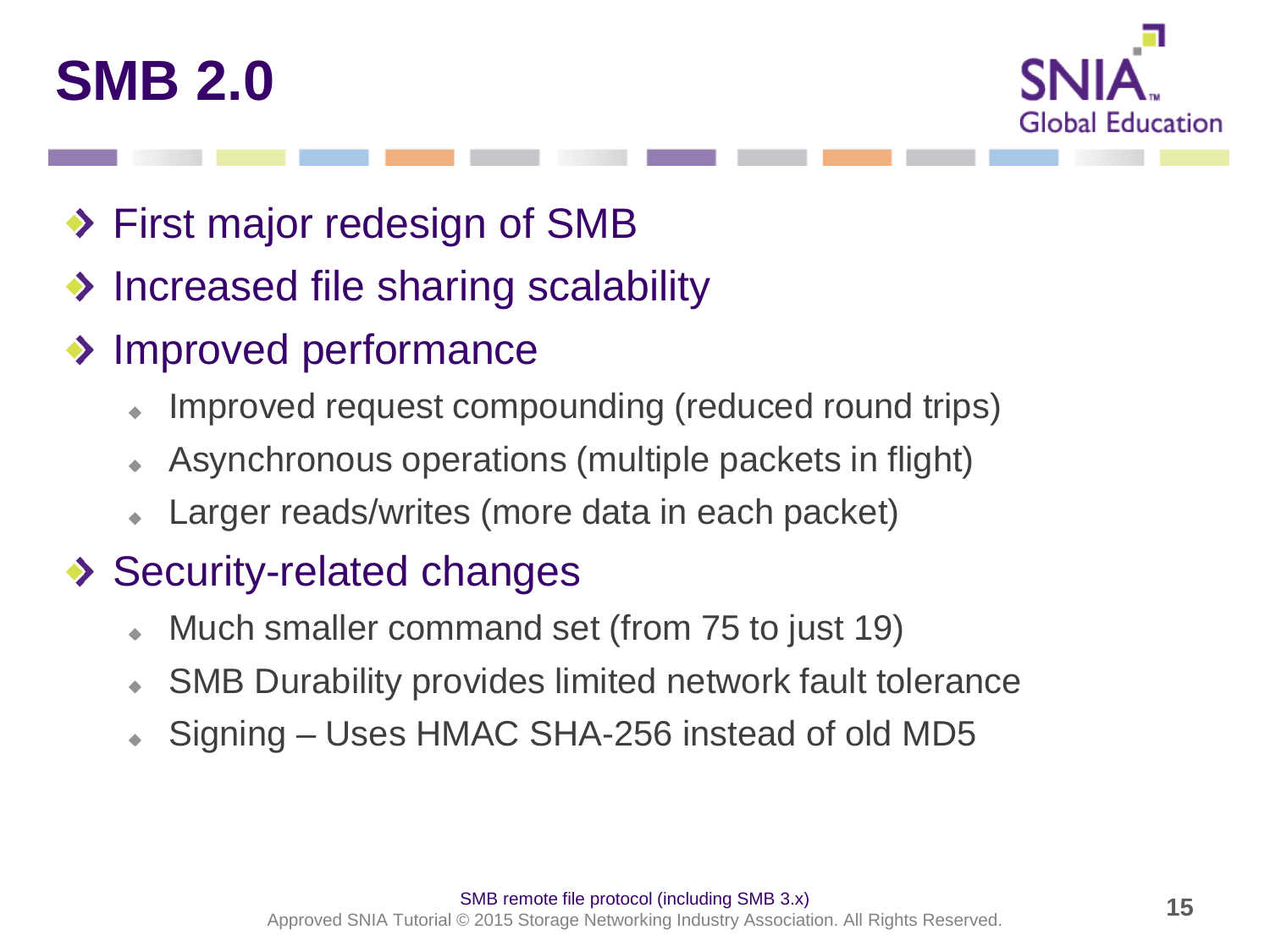# **SMB 2.0 reduced command set**



◆ Protocol negotiation, user authentication and share access

- NEGOTIATE, SESSION\_SETUP, LOGOFF, TREE\_CONNECT, TREE\_DISCONNECT
- **◆ File, directory and volume access** 
	- CANCEL, CHANGE\_NOTIFY, CLOSE, CREATE, FLUSH, IOCTL, LOCK, QUERY\_DIRECTORY, QUERY\_INFO, READ, SET\_INFO, **WRITE**
- **Other** 
	- ECHO, OPLOCK\_BREAK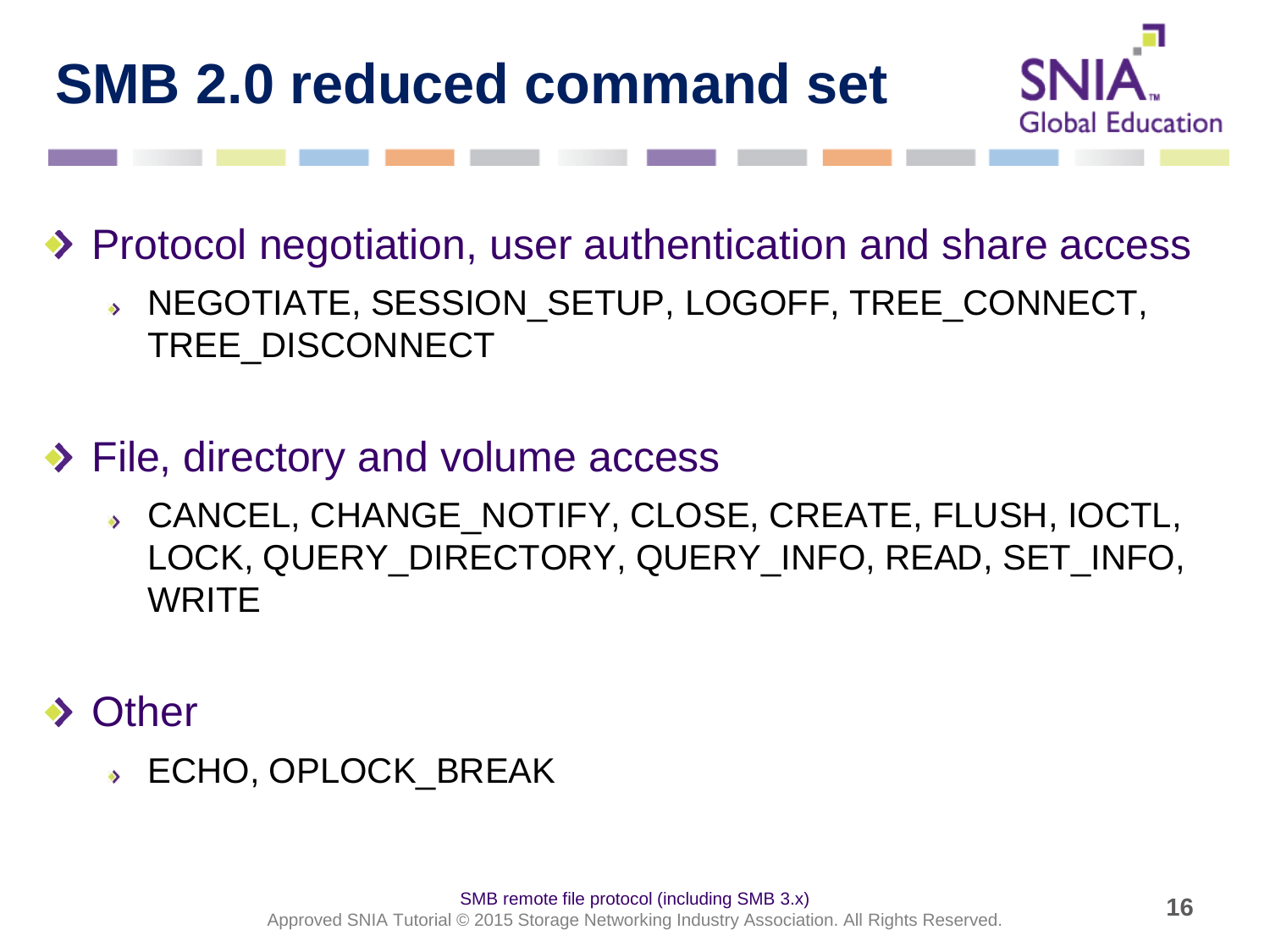



### ◆ File leasing improvements

- File Leasing replaces Opportunistic Locking (oplocks)
- Improves performance when frequently updating metadata  $\ddot{\Phi}$
- Uses local metadata caching, some forms of shared leases

### ◆ Large MTU support

- Large message support increases throughput
- Specially relevant for high bandwidth networks like 10GbE
- ◆ Peer Content Caching and Retrieval
	- Implemented as BranchCache in Windows
	- Open source implementation in Prequel from Red Hat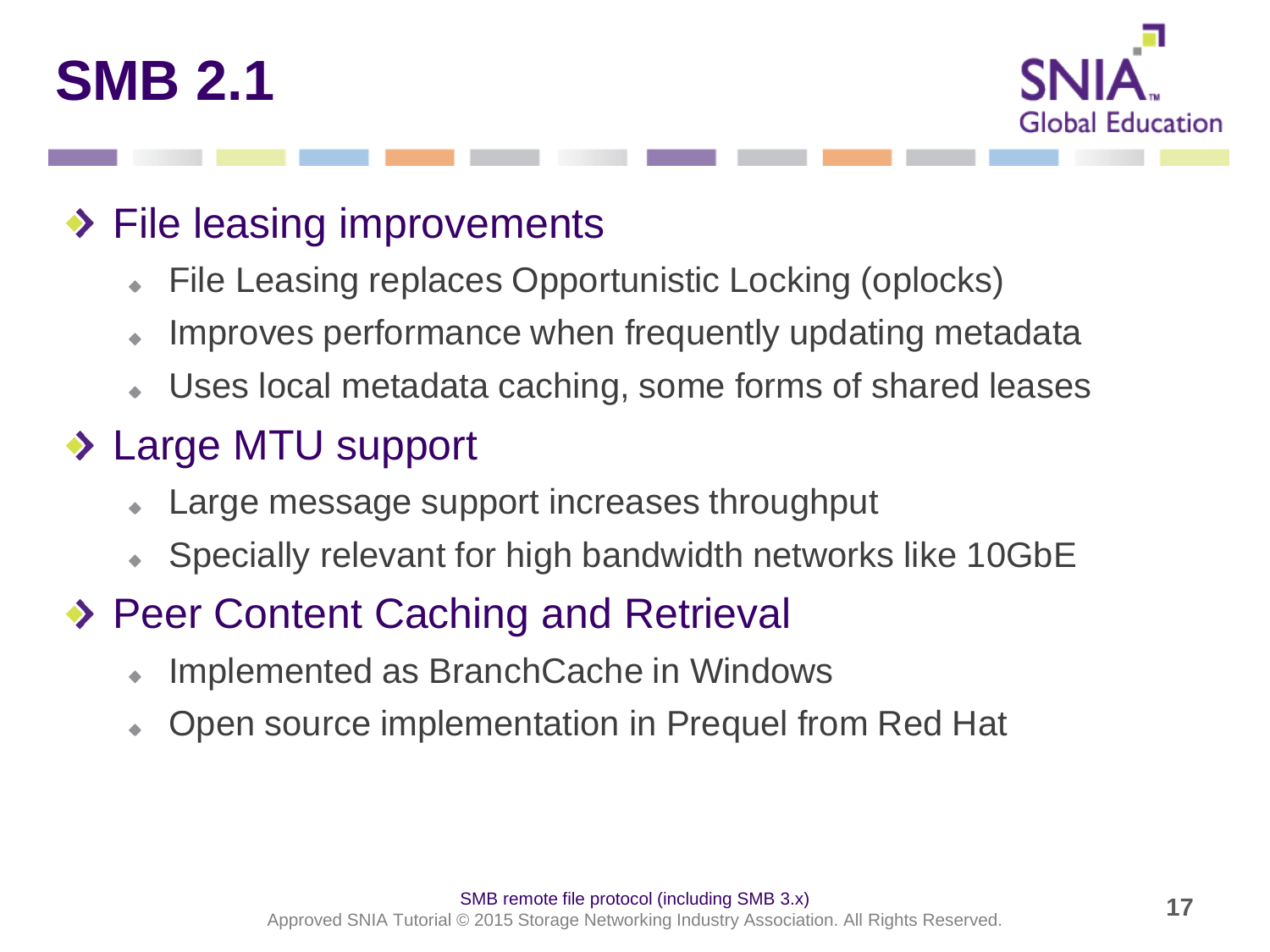



### ◆ Availability

- SMB Transparent Failover
- SMB Witness
- SMB Multichannel

### ◆ Performance

- SMB Scale-Out
- SMB Direct (RDMA)
- SMB Multichannel
- Directory Leasing ۰
- BranchCache™ V2
- Server Copy Offload

## $\rightarrow$  Backup

- Volume Shadow Copy (VSS) for SMB File Shares
- **◆ Security** 
	- SMB Encryption AES-CCM
	- Signing AES-CMAC
- ◆ Management
	- PowerShell™ over WS-Man
	- SMI-S File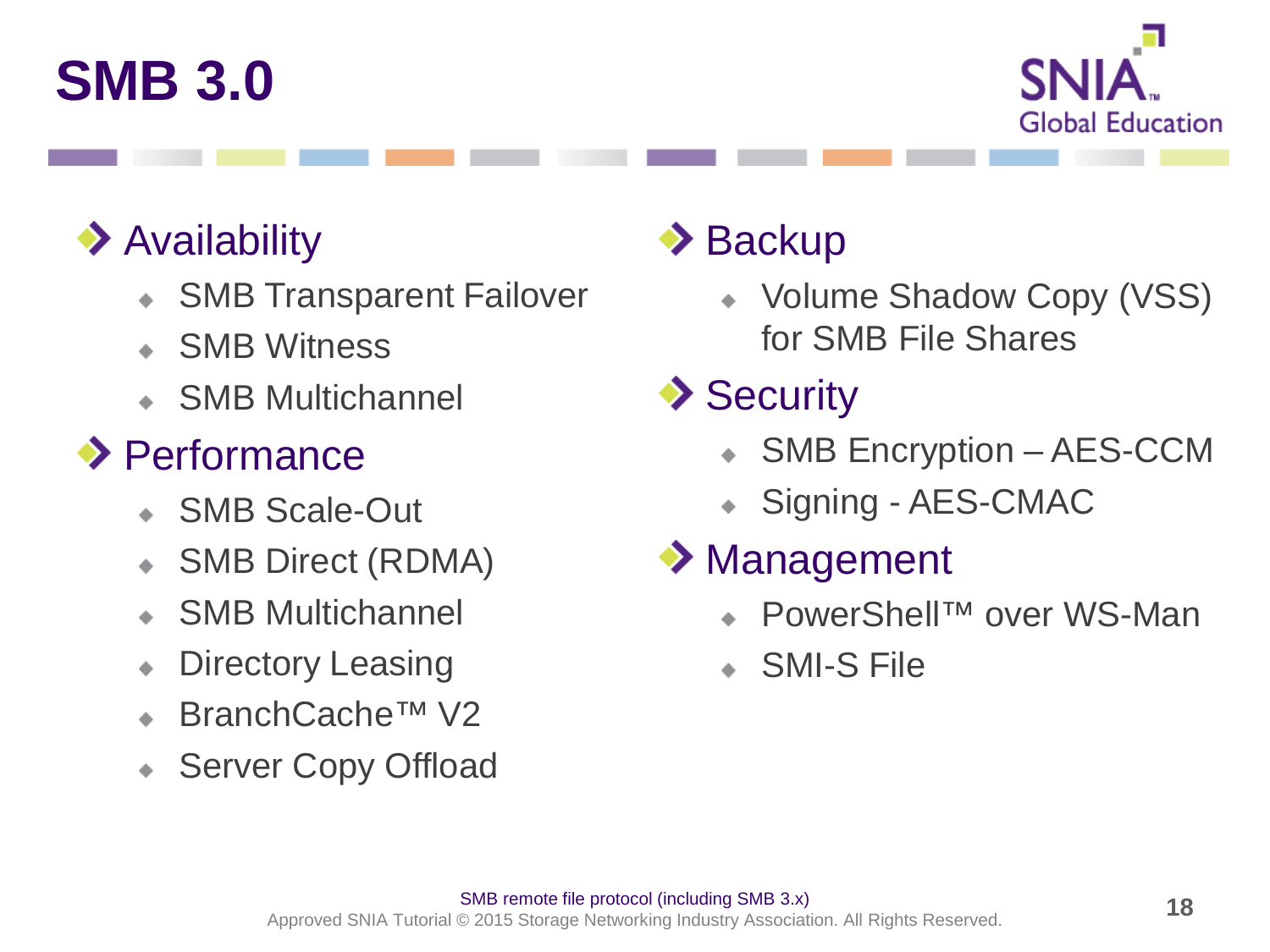# **SMB Transparent Failover**



#### Failover transparent to application

- SMB Client and Server handle failover gracefully
- Zero downtime small IO delay during failover

#### Planned and unplanned failovers

- Hardware or Software Maintenance
- Hardware or Software Failures
- Load Rebalancing

#### Resilient for both file and directory operations

### Requires:

- SMB Server in a Failover Cluster
- SMB Client and Server must implement SMB 3.0
- Shares enabled for 'Continuous Availability'

### Impact to SMB before 3.0

Older clients can connect, but without the Transparent Failover capability



**1 Normal operation**



**Failover share - connections and handles lost, temporary stall of IO**



**Connections and handles auto-recovered 3 Application IO continues with no errors**



#### SMB remote file protocol (including SMB 3.x)

Approved SNIA Tutorial © 2015 Storage Networking Industry Association. All Rights Reserved.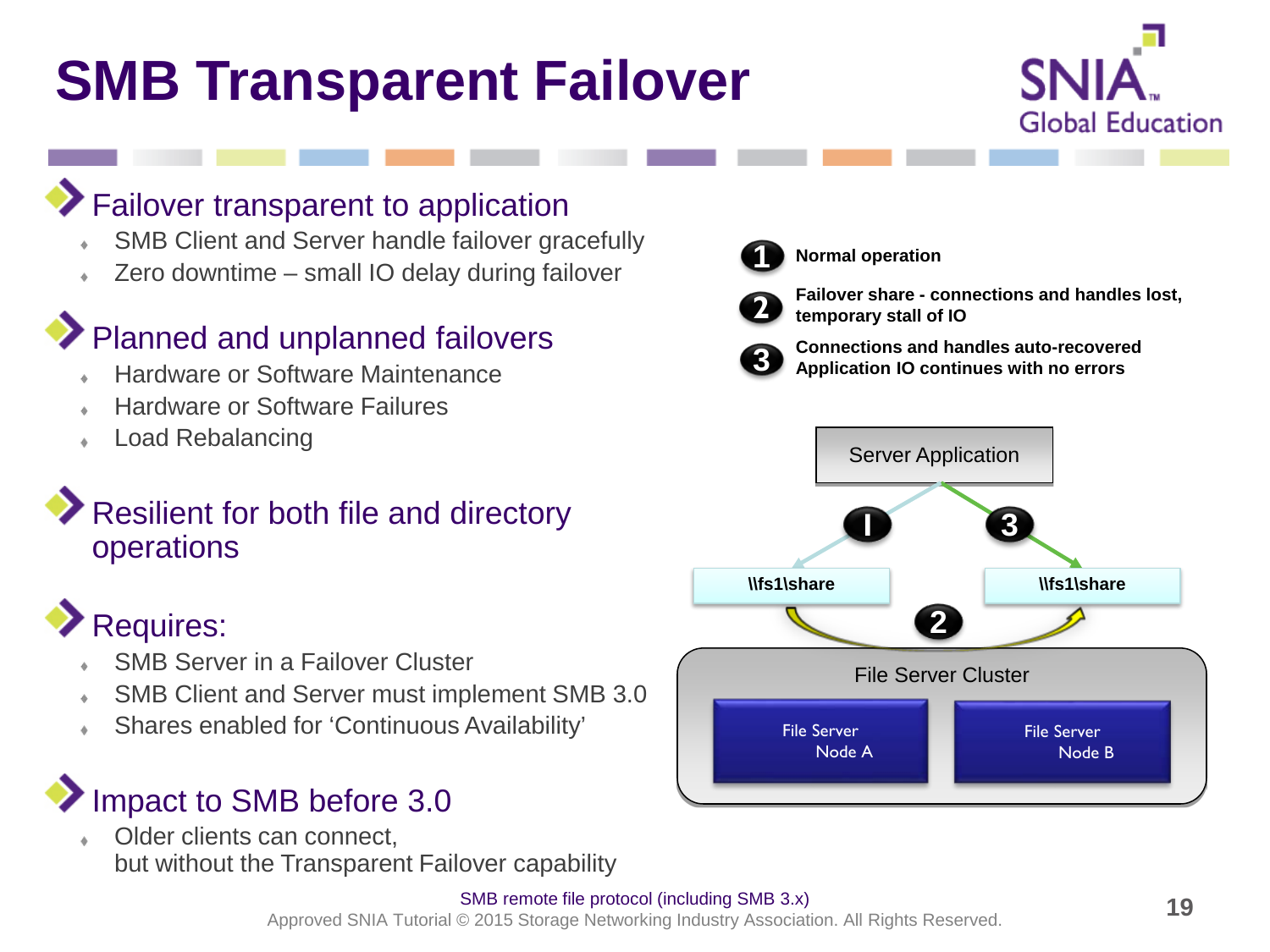# **SMB Scale-Out**



#### ◆ Targeted for server application storage

- Example: Virtualization and **Databases**
- Increase available bandwidth by adding cluster nodes

#### $\rightarrow$  Key capabilities:

- Active/Active file shares
- Fault tolerance with zero downtime
- Fast failure recovery

#### ◆ Impact to SMB before 3.0

- SMB 2.x clients can connect, but without the failover capability
- SMB 1.x clients not supported

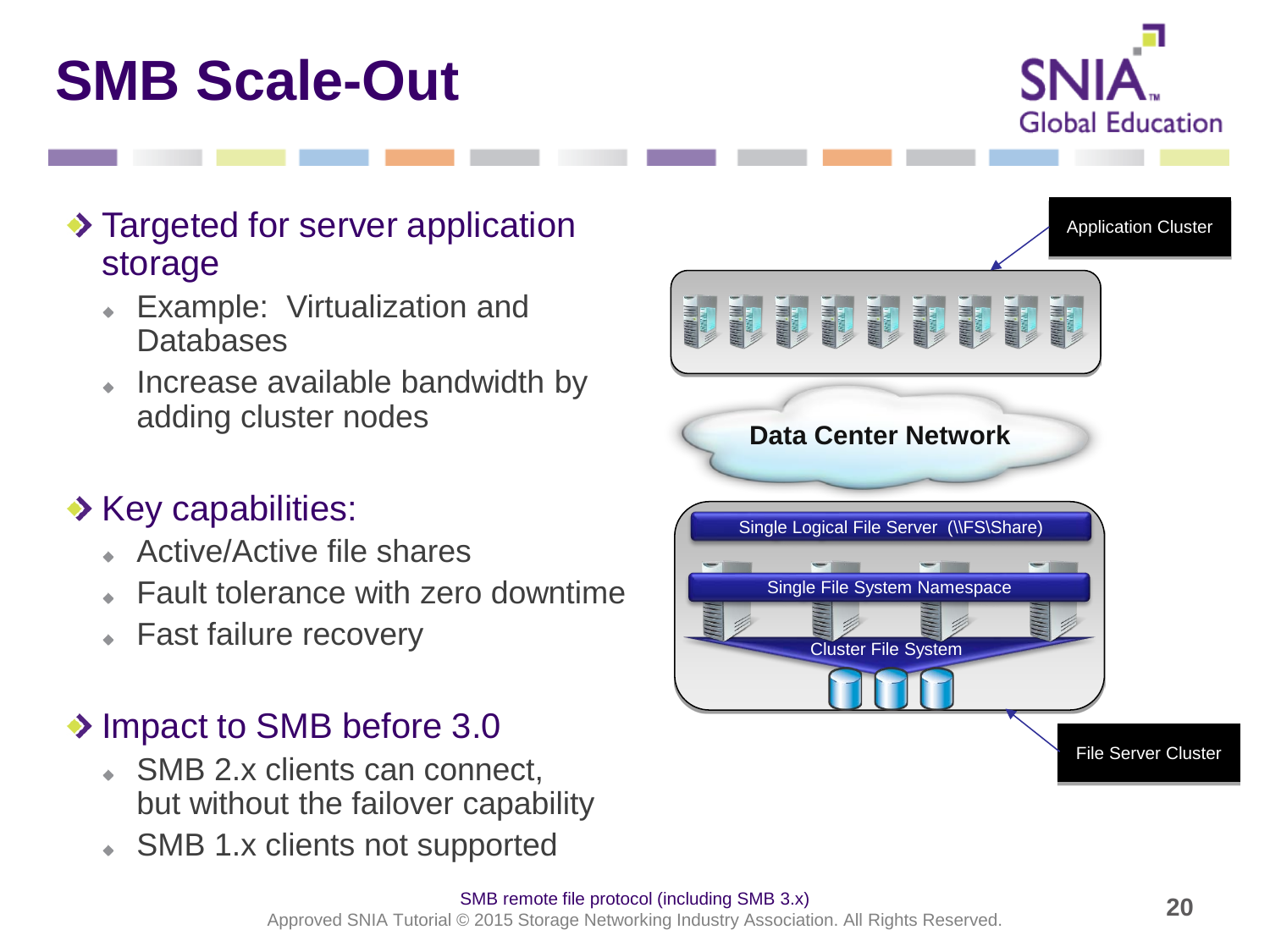# **SMB Witness**



#### Faster client failover

- Client is quickly notified of cluster events
- Avoids lengthy TCP timeout ۰
- RPC protocol not in-band with SMB

#### Example

- (1) Client connects via SMB to cluster Node A
- (2) Client connects via Witness to cluster Node B
- Node A fails, client is waiting on requests
- Node B tells client that Node A failed
- Node B tells client to connect to cluster Node C
- (3) Client reconnects via SMB to Node C

#### Can also be used for Scale-Out moves

Administrator can move a client to a specific node using the Witness protocol (for instance, to rebalance load in a Scale-Out cluster)

### Impact to SMB before 3.0

Older clients won't connect to Witness service





#### SMB remote file protocol (including SMB 3.x) Approved SNIA Tutorial © 2015 Storage Networking Industry Association. All Rights Reserved.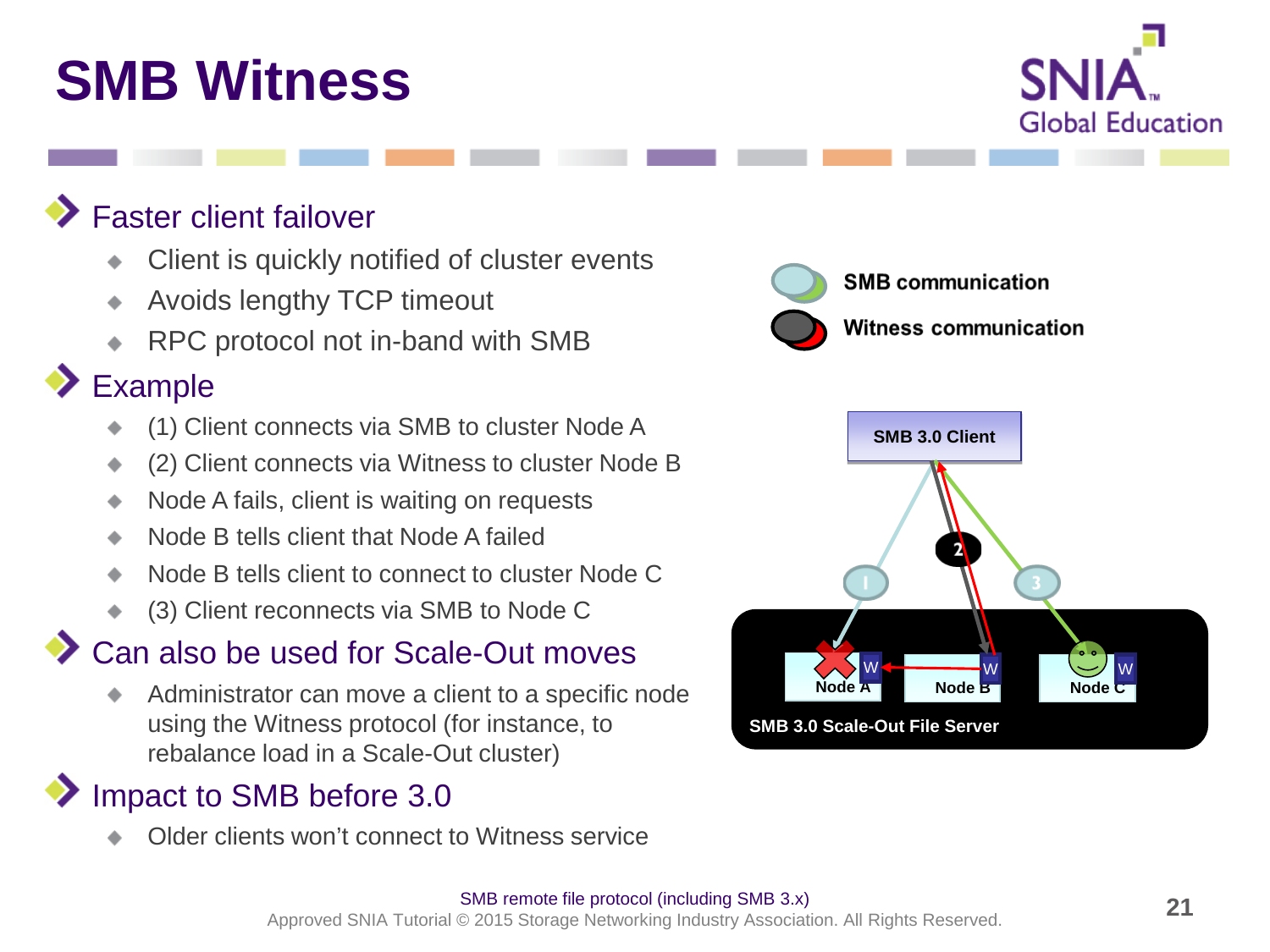# **SMB Multichannel**



#### Full Throughput

- Bandwidth aggregation with multiple NICs
- Multiple CPUs cores engaged when  $\bar{\Phi}$ NIC offers Receive Side Scaling (RSS) or Remote Direct Memory Access (RDMA)

### Automatic Failover

- SMB Multichannel implements end-toend failure detection
- Leverages NIC teaming if present, but does not require it

### Automatic Configuration

SMB detects and uses multiple paths

### Impact to SMB before 3.0

Older clients can connect, but without Multichannel capability



#### Sample Configurations

#### SMB remote file protocol (including SMB 3.x) Approved SNIA Tutorial © 2015 Storage Networking Industry Association. All Rights Reserved.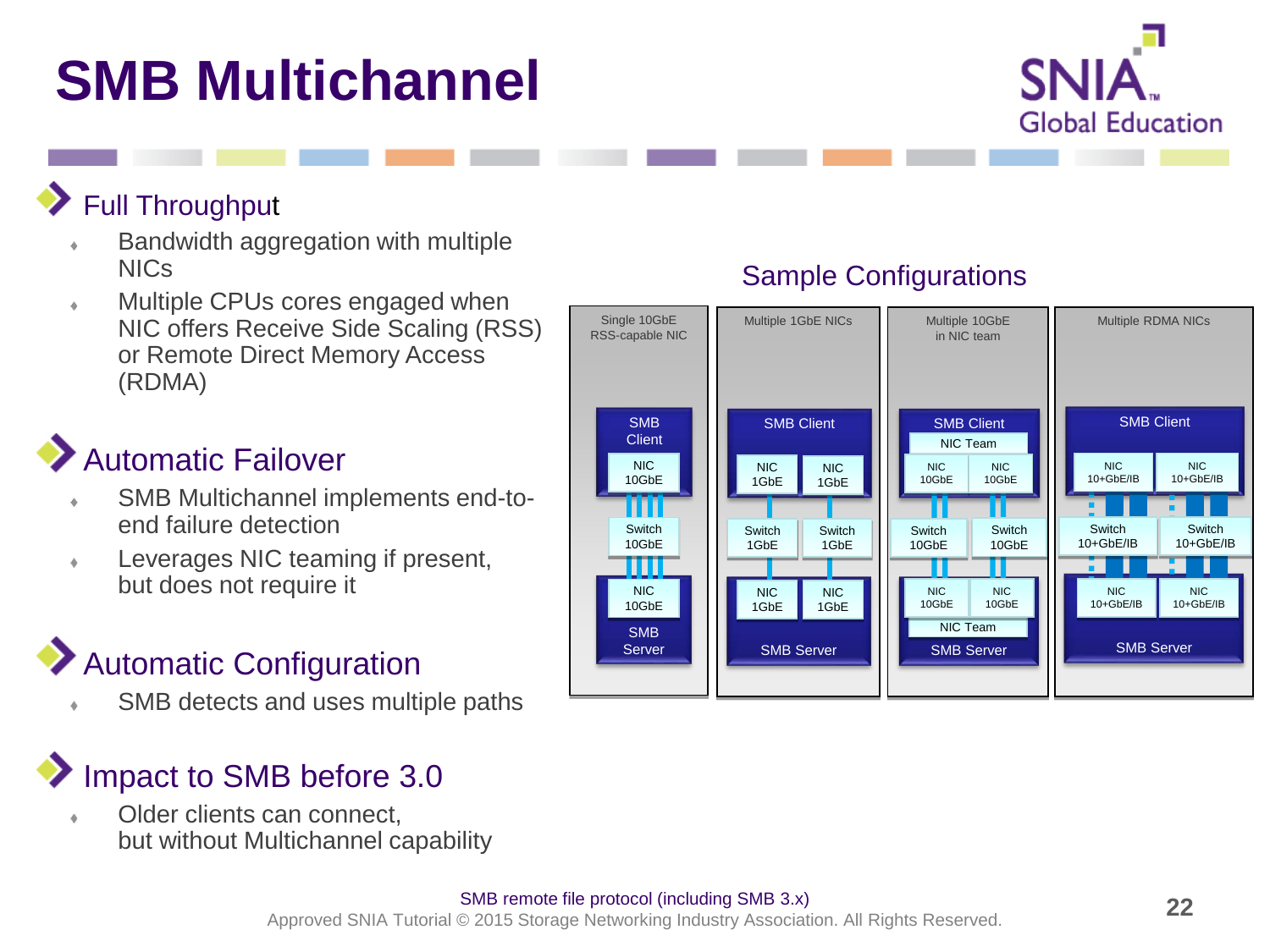# **SMB Direct (SMB over RDMA)**



#### Advantages

- Scalable, fast and efficient storage access
- High throughput with low latency ò.
- Minimal CPU utilization for I/O processing  $\ddot{\Phi}$
- Load balancing, automatic failover and bandwidth aggregation via SMB Multichannel

### **Scenario**

High performance remote file access for application servers like Virtualization and Databases

### Required hardware

- RDMA-capable network interface (R-NIC)
- Three types: iWARP, RoCE and InfiniBand

### Impact to SMB before 3.0

Older clients can connect, but without the RDMA capability

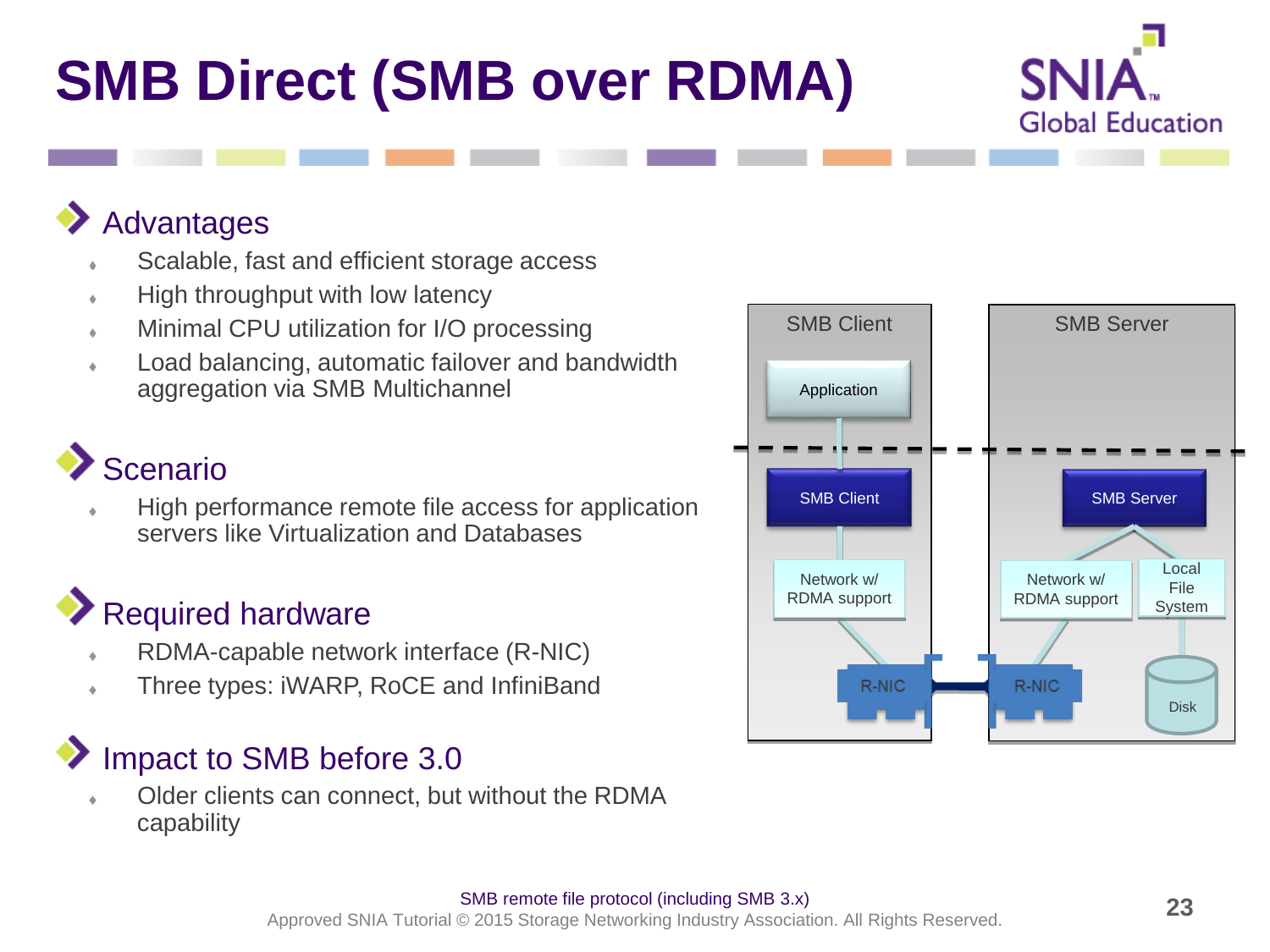# **SMB Directory Leasing**



#### Reduces roundtrips from client to server

- Metadata is retrieved from longer lived directory cache
- Directory cache coherency is maintained due to the implementation of directory leases
- Client gets notified if directory information on server changes

#### Targeted at

- HomeFolder (read/write with no sharing)
- Publication (read-only with sharing)

#### Metadata cache

- Directory handles
- Directory metadata

#### Impact to SMB before 3.0

Older clients connect, but without the Directory Leasing capability



#### Lease breaks when directory metadata is updated ۰

- Creation of new children
- Rename of immediate child file/directory
- Deletion/Modification of immediate children (manifests when handle is closed)
- Lease breaks when directory handle itself gets a ◆ sharing conflict
	- Another conflicting open to directory
	- Rename/deletion of a parent directory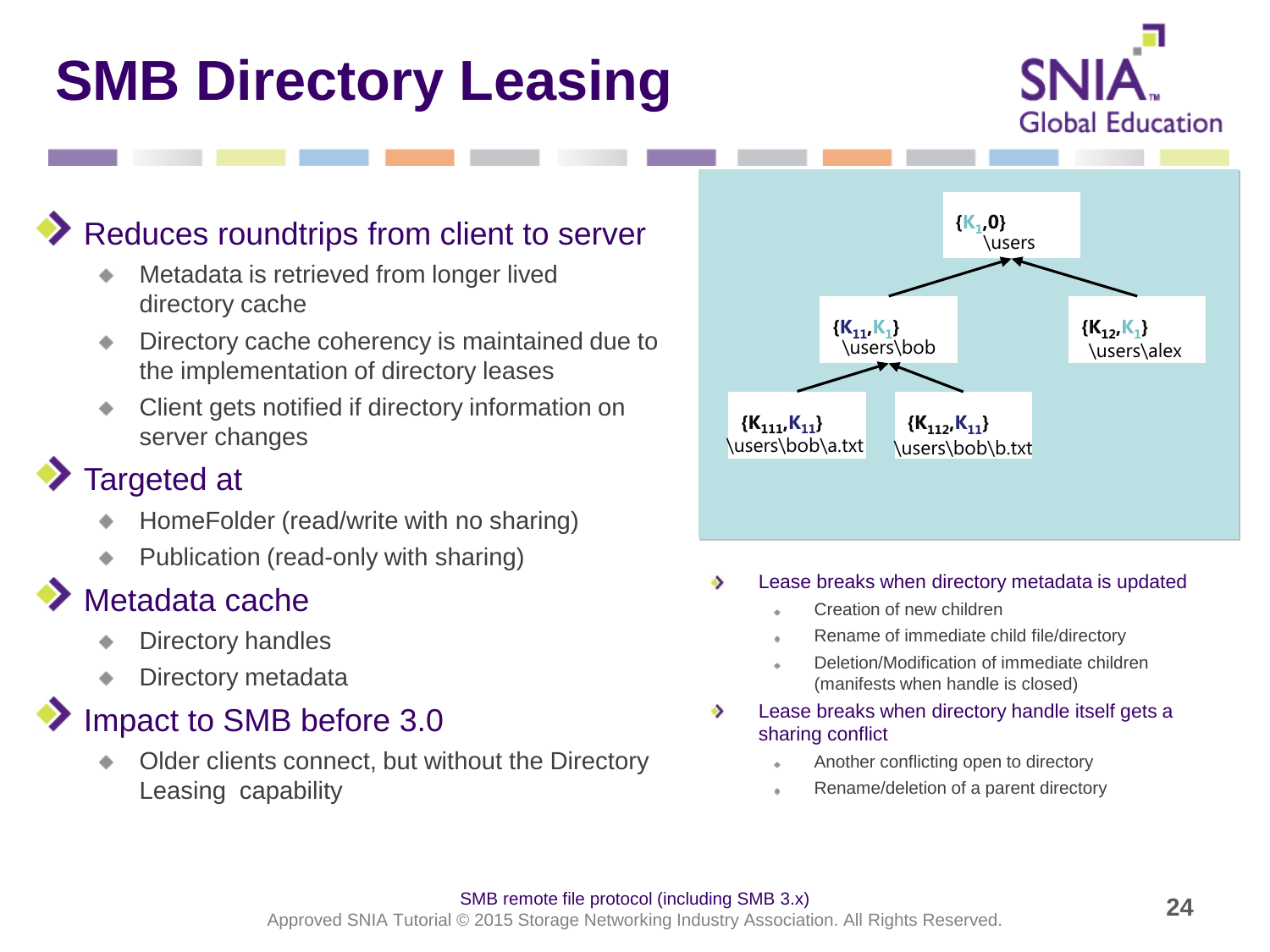# **SMB Encryption**



#### End-to-end encryption of data in flight

- Protects data from eavesdropping/snooping attacks on untrusted networks
- Configured per share or for the entire server

#### Used in scenarios where data traverses untrusted networks

- Application workload over unsecured networks
- Branch Offices over WAN networks

#### **Low deployment costs**

- No IPsec required
- No Public Key Infrastructure (PKI) required
- No specialized hardware required

### Impact to SMB versions before 3.0

If encryption is turned on, older clients get "Access Denied" errors



Algorithm

- AES CCM 128 bit (more in SMB 3.1.1)
- Will sign AND encrypt in the same step (independent of SMB Signing setting)
- AES acceleration provided by most new processors aids in performance
- Some CPUs that provide AES hardware acceleration.

#### SMB remote file protocol (including SMB 3.x)

Approved SNIA Tutorial © 2015 Storage Networking Industry Association. All Rights Reserved.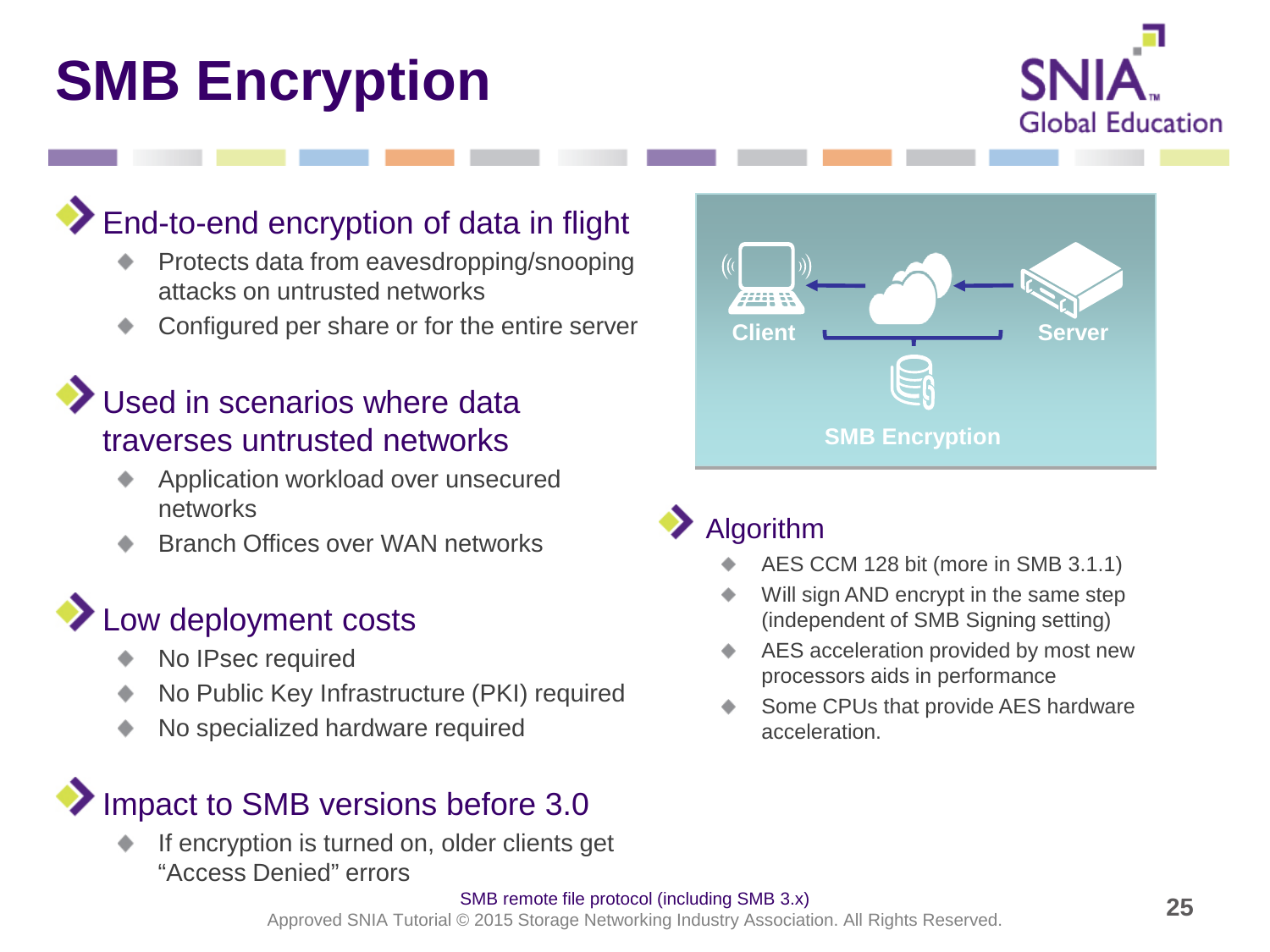### **Volume Shadow Copy for SMB File Shares Global Education**

- Supports backup and restore scenarios for application servers such as Virtualization and Databases
- Application-consistent shadow copies for server application data stored on SMB 3.0 file shares
- Full integration with Microsoft's Volume Shadow Copy Services (VSS) infrastructure

Implemented by at least one vendor besides Microsoft

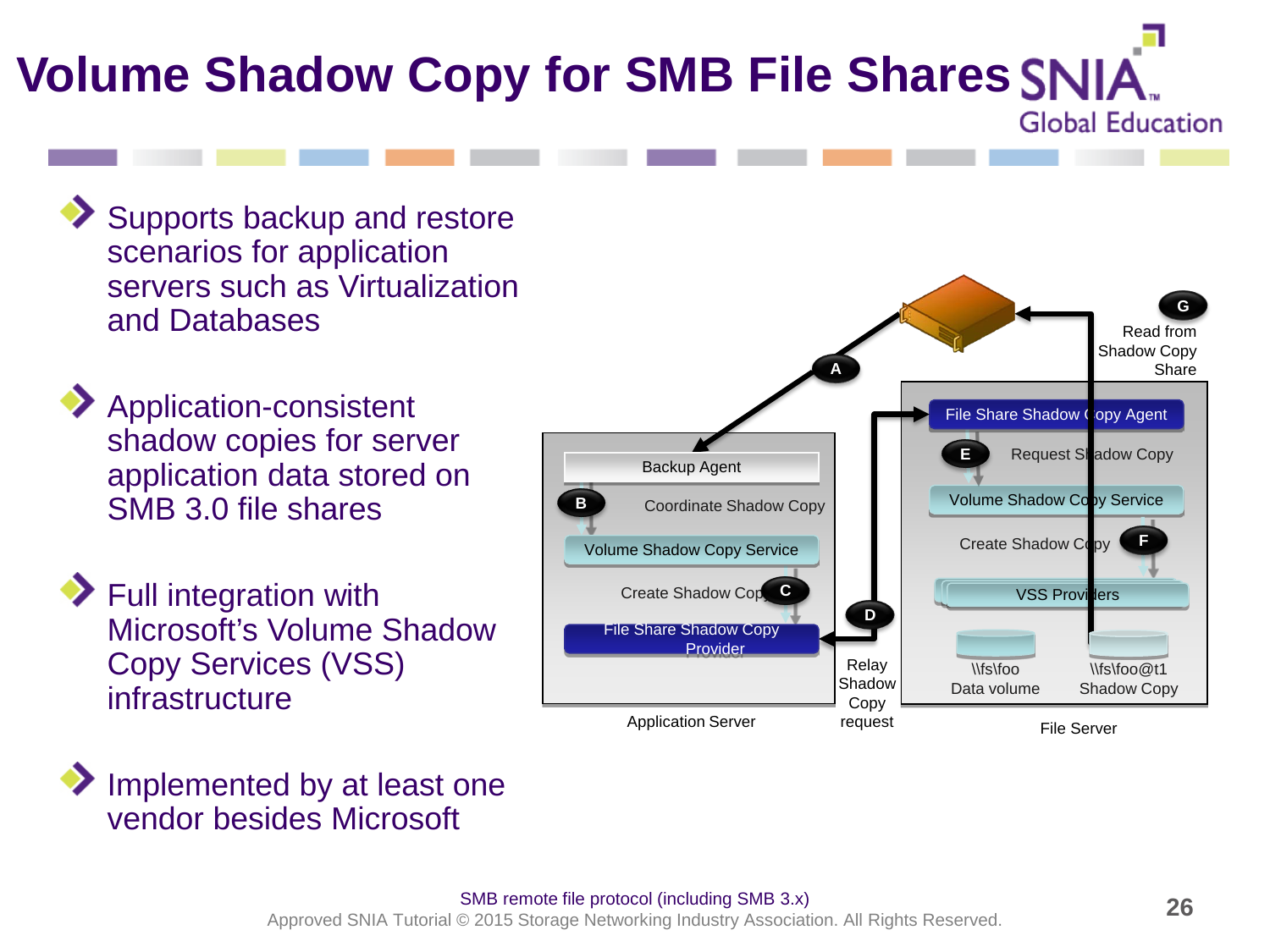# **SMB Management**



#### WMI objects introduced (accessible via WS-Management)

- Manages SMB shares, file server sessions and settings, client connections and settings
- Aimed at both System Administrator and Developers
- Covers both standalone and clustered file server and shares

#### $\blacktriangleright$  Main objects and associated methods

- SMB Share: Get, New, Set and Remove
- SMB Share Access: Get, Grant, Revoke, Block and Unblock
- SMB Session: Get and Close ٠
- SMB Open File: Get and Close ۰
- SMB Configuration: Get and Set for Server and Client ٠
- SMB Network Interfaces: Get for Server and Client ۰
- SMB Connection: Get for Connection and Multichannel Connection  $\bullet$
- SMB Mappings: Get, New and Remove
- SMB Multichannel Constraints: Get, New and Remove

### SMI-S File

- Main WMI objects mapped to SMI-File object model
- Initial support by Microsoft, NetApp, and EMC

Approved SNIA Tutorial © 2015 Storage Networking Industry Association. All Rights Reserved.

WMI = Windows Management Instrumentation, implementation of DMTF standards (WBEM, CIM) on the Windows Platform.

WS-Management = Web Services Management, DMTF open standard SOAP-based protocol for server management.

SMI-S = Storage Management Initiative – Specification, SNIA Storage Management Standard.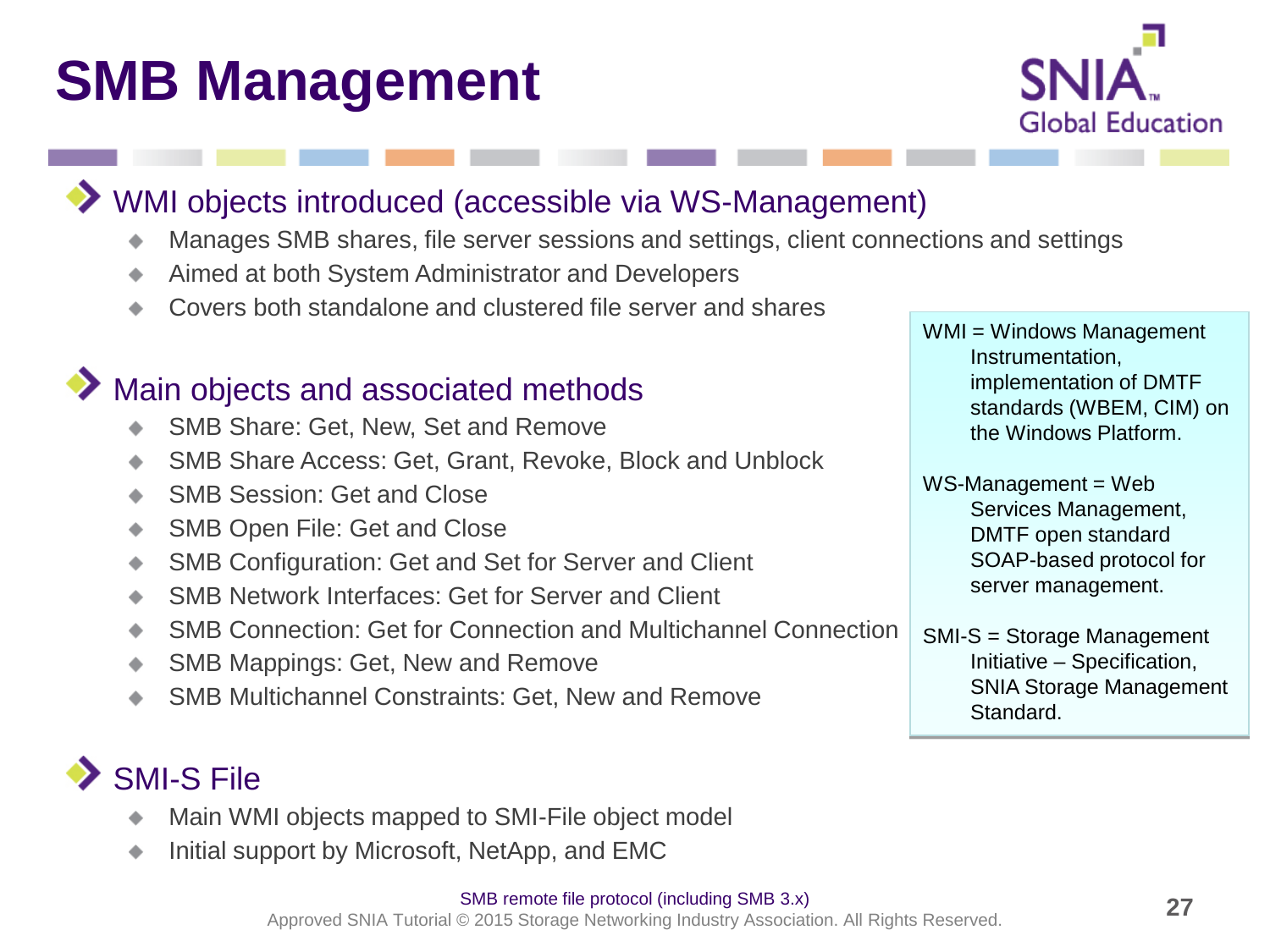# **SMB 3.0.2**



#### Asymmetric Scale-Out File Server Clusters

- SMB share ownership which can move within the File Server Cluster
- Witness protocol enhanced to allow moving client per SMB share  $\Phi$
- In Windows, SMB clients automatically rebalance

#### ◆ SMB Direct Remote Invalidation

- Avoids specific invalidation operations, improving RDMA performance  $\ddot{\Phi}$
- Especially important for workloads with high rate of small IOs

#### ◆ Unbuffered read/write operations

- Per-request flags for read/write operations  $\Phi$
- Remote Shared Virtual Disk Protocol  $\bullet$ 
	- New protocol defines block semantics for shared virtual disk files  $\ddot{\phantom{a}}$
	- Implements SCSI over SMB (SMB protocol used as a transport)  $\Phi$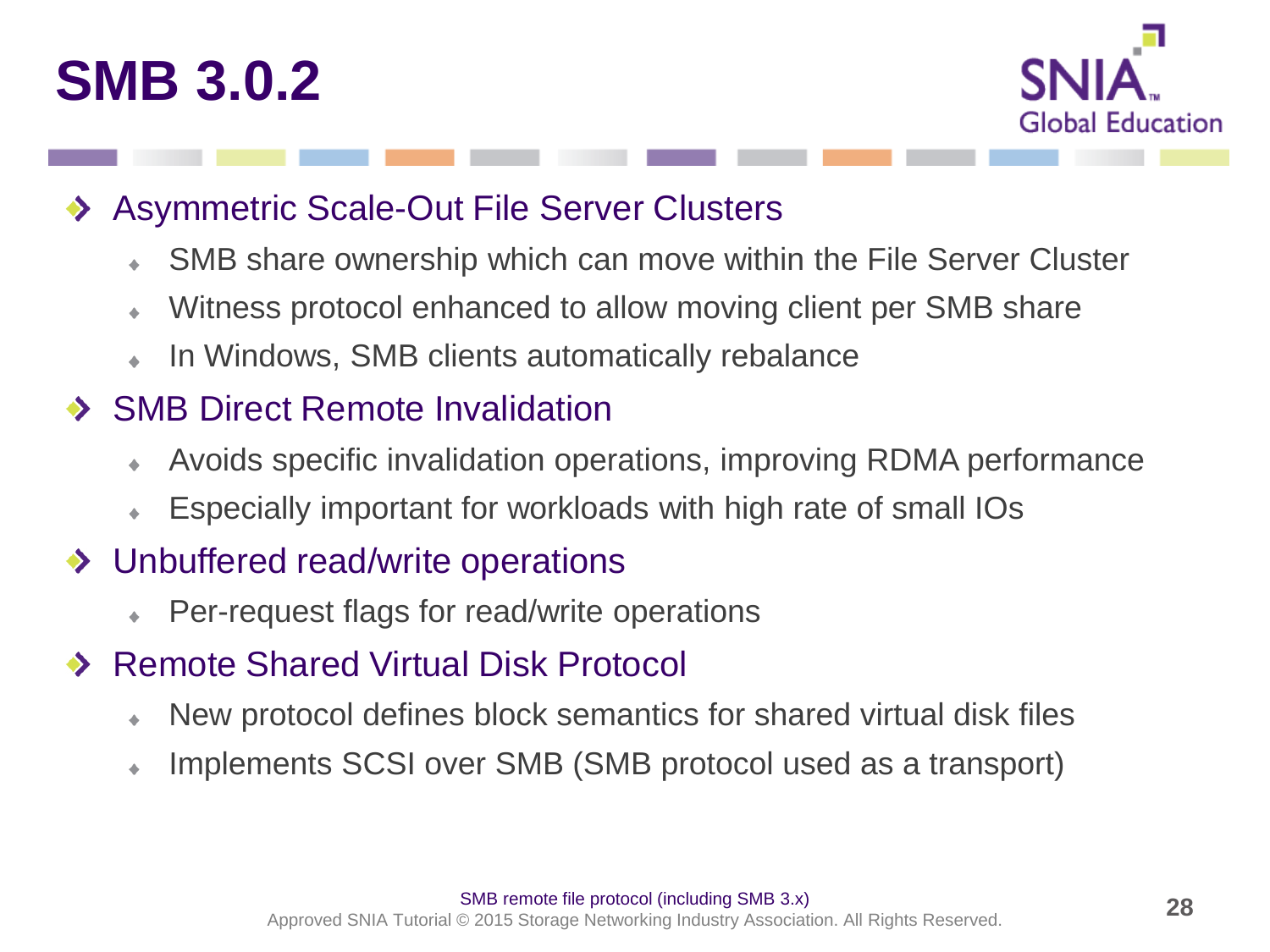



#### Under Development as of this presentation

More details in SNIA SDC 2014 presentations, and Microsoft protocol document  $\rightarrow$ previews

#### Features include:

- Extensible Negotiation  $\bullet$
- Preauthentication Integrity  $\rightarrow$ 
	- **Increased Man-in-the-Middle protection**
- Encryption improvements  $\rightarrow$ 
	- **S** Faster AES-128-GCM
- Cluster improvements  $\rightarrow$ 
	- Dialect rolling upgrade, Cluster Client Failover v2
- Related new and enhanced protocols in preview:
	- Storage Quality of Service (MS-SQOS)  $\rightarrow$
	- Shared VHDX v2 (supporting virtual disk snapshots) (MS-RSVD)  $\rightarrow$

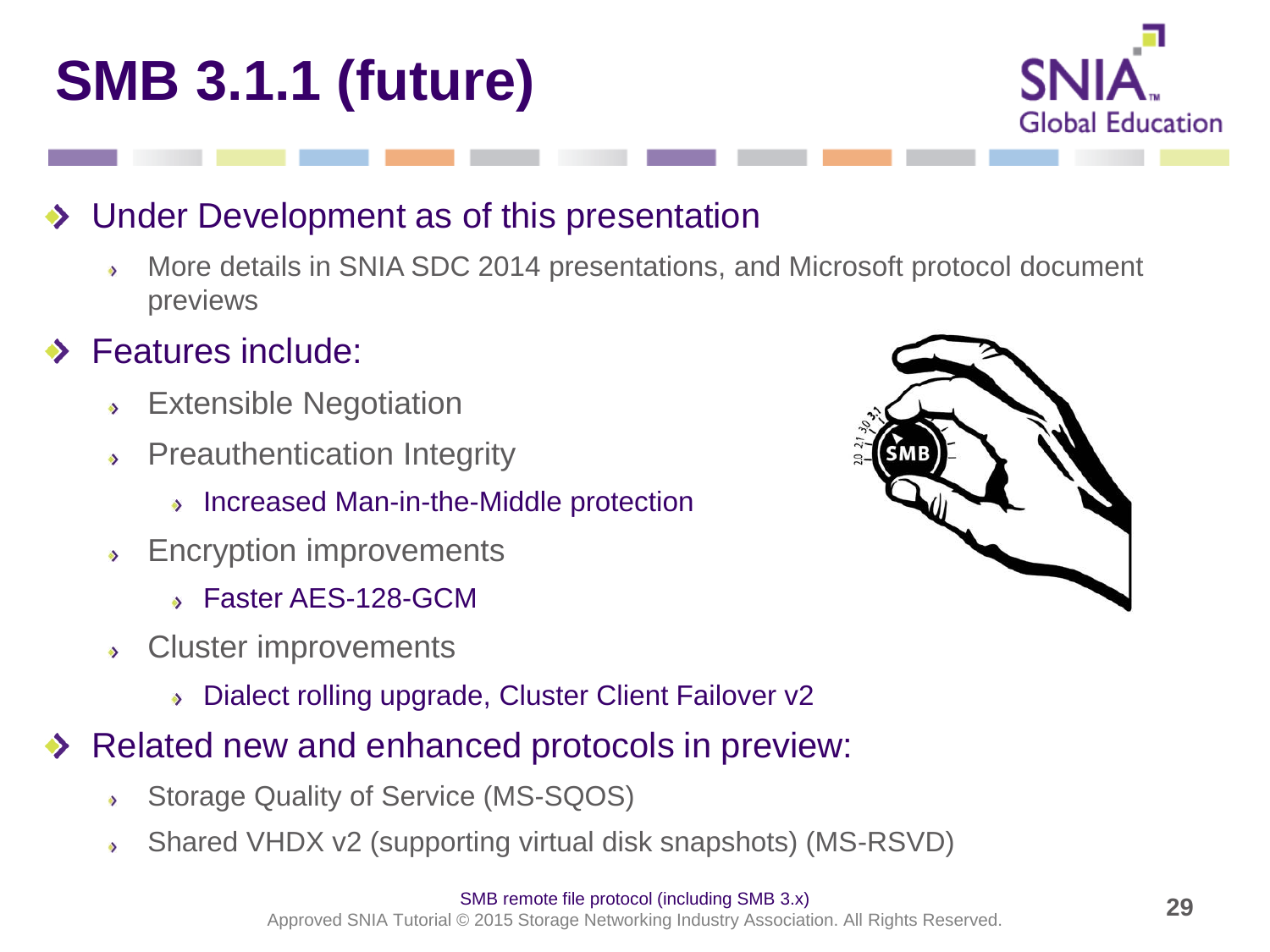



◆ Documentation

◆ Interoperability Events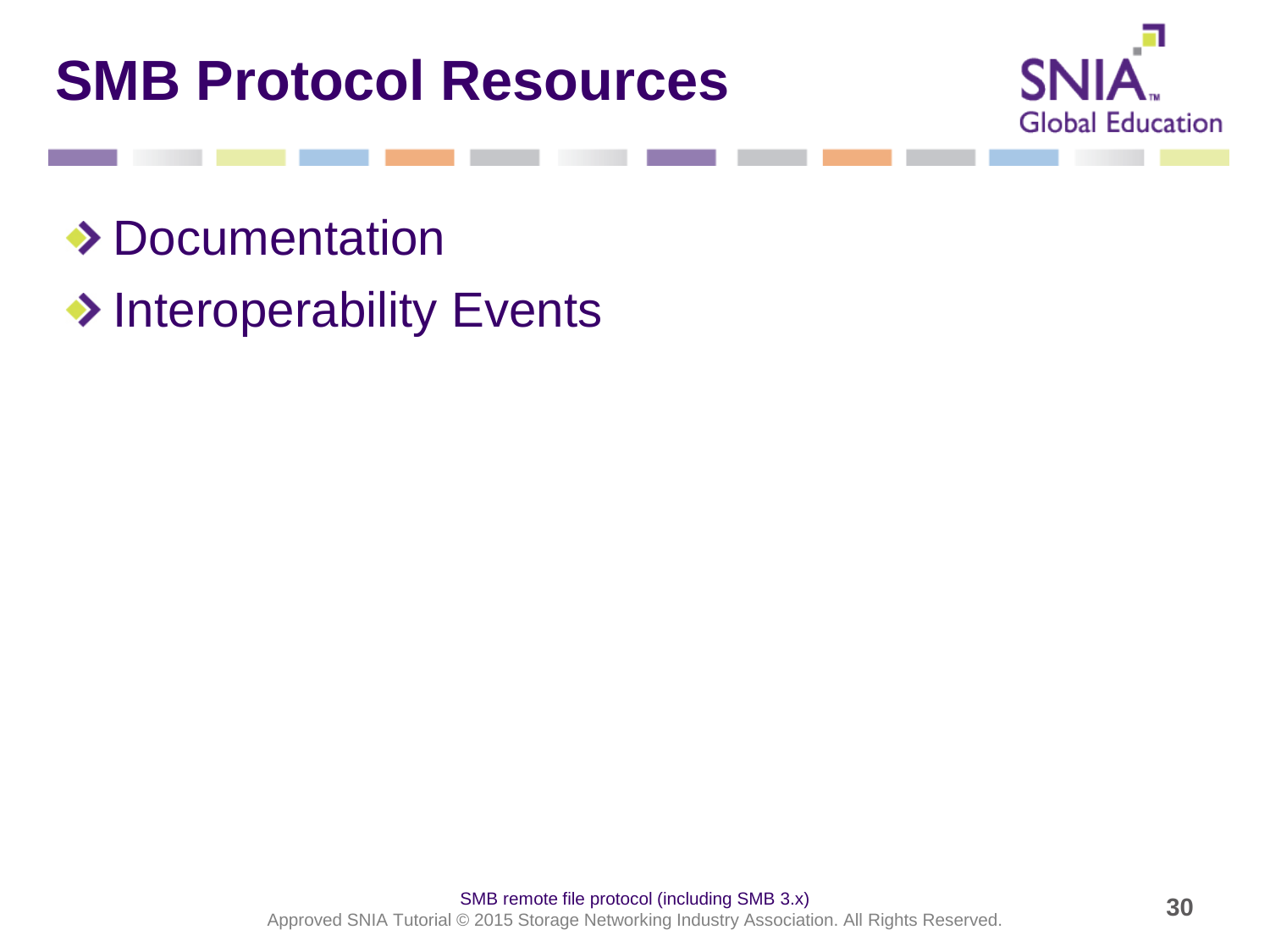# **Links to protocol documentation**



| <b>Description</b>                                                                                                                                                                                                                                                                                                                                                                                                                    |
|---------------------------------------------------------------------------------------------------------------------------------------------------------------------------------------------------------------------------------------------------------------------------------------------------------------------------------------------------------------------------------------------------------------------------------------|
| Specifies the Common Internet File System (CIFS) Protocol, a cross-platform, transport-independent<br>protocol that provides a mechanism for client systems to use file and print services made available by server<br>systems over a network.                                                                                                                                                                                        |
| [MS-SMB]: Server Message Block   Specifies the Server Message Block (SMB) Protocol, which defines extensions to the existing Common<br>Internet File System (CIFS) specification that have been implemented by Microsoft since the publication of<br>the [CIFS] specification.                                                                                                                                                        |
| Specifies the Server Message Block (SMB) Protocol Versions 2 and 3, which support the sharing of file and<br>print resources between machines and extend the concepts from the Server Message Block Protocol.                                                                                                                                                                                                                         |
| Specifies the SMB Remote Direct Memory Access (RDMA) Transport Protocol, a wrapper for the existing<br>SMB protocol that allows SMB packets to be delivered over RDMA-capable transports such as iWARP or<br>InfiniBand while utilizing the direct data placement (DDP) capabilities of these transports. Benefits include<br>reduced CPU overhead, lower latency, and improved throughput.                                           |
| Specifies the Service Witness Protocol, which enables an SMB clustered file server to notify SMB clients with<br>prompt and explicit notifications about the failure or recovery of a network name and associated services.                                                                                                                                                                                                           |
| Specifies the File Server Remote VSS Protocol, an RPC-based protocol used for creating shadow copies of<br>file shares on a remote computer, and for facilitating backup applications in performing application-consistent<br>backup and restore of data on SMB shares.                                                                                                                                                               |
| Specifies the Remote Shared Virtual Disk Protocol, which supports accessing and manipulating virtual disks<br>stored as files on an SMB3 file server. This protocol enables opening, querying, administering, reserving,<br>reading, and writing the virtual disk objects, providing for flexible access by single or multiple consumers. It<br>also provides for forwarding of SCSI operations, to be processed by the virtual disk. |
|                                                                                                                                                                                                                                                                                                                                                                                                                                       |

Note: Protocols published by Microsoft, and available to anyone to implement in non-Windows platforms. http://www.microsoft.com/openspecifications/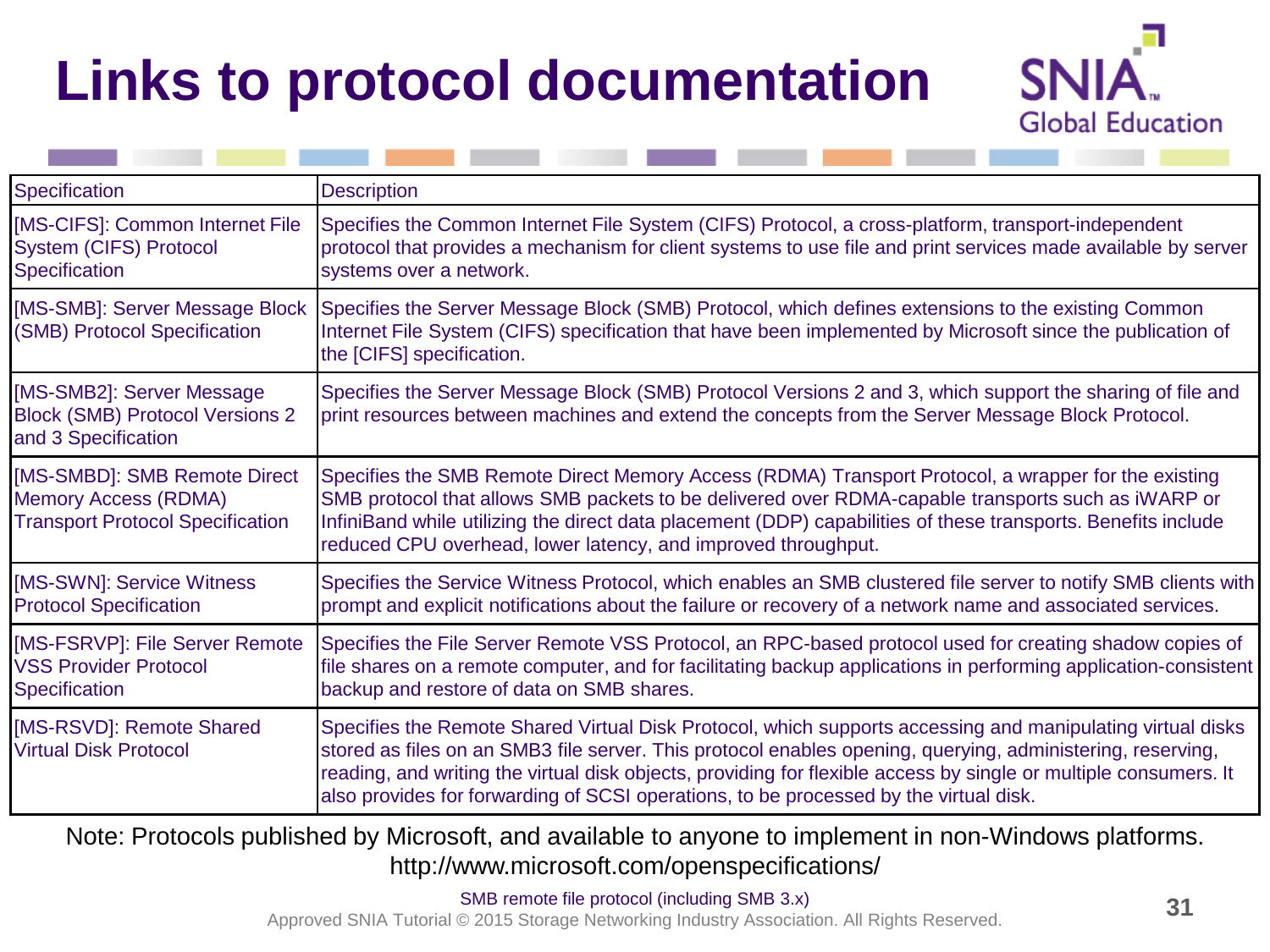# **SNIA SMB2/SMB3 Plugfest**



SMB/SMB2/SMB3 Plugfest happens every year side-byside with the Storage Developer Conference (SNIA SDC) in September

Intense week of interaction across operating systems and SMB implementations.



Santa Clara, CA – September 2014

**Agenda, Calendar and past content at: http://www.snia.org/events/storage-developer**

> SMB remote file protocol (including SMB 3.x) Approved SNIA Tutorial © 2015 Storage Networking Industry Association. All Rights Reserved.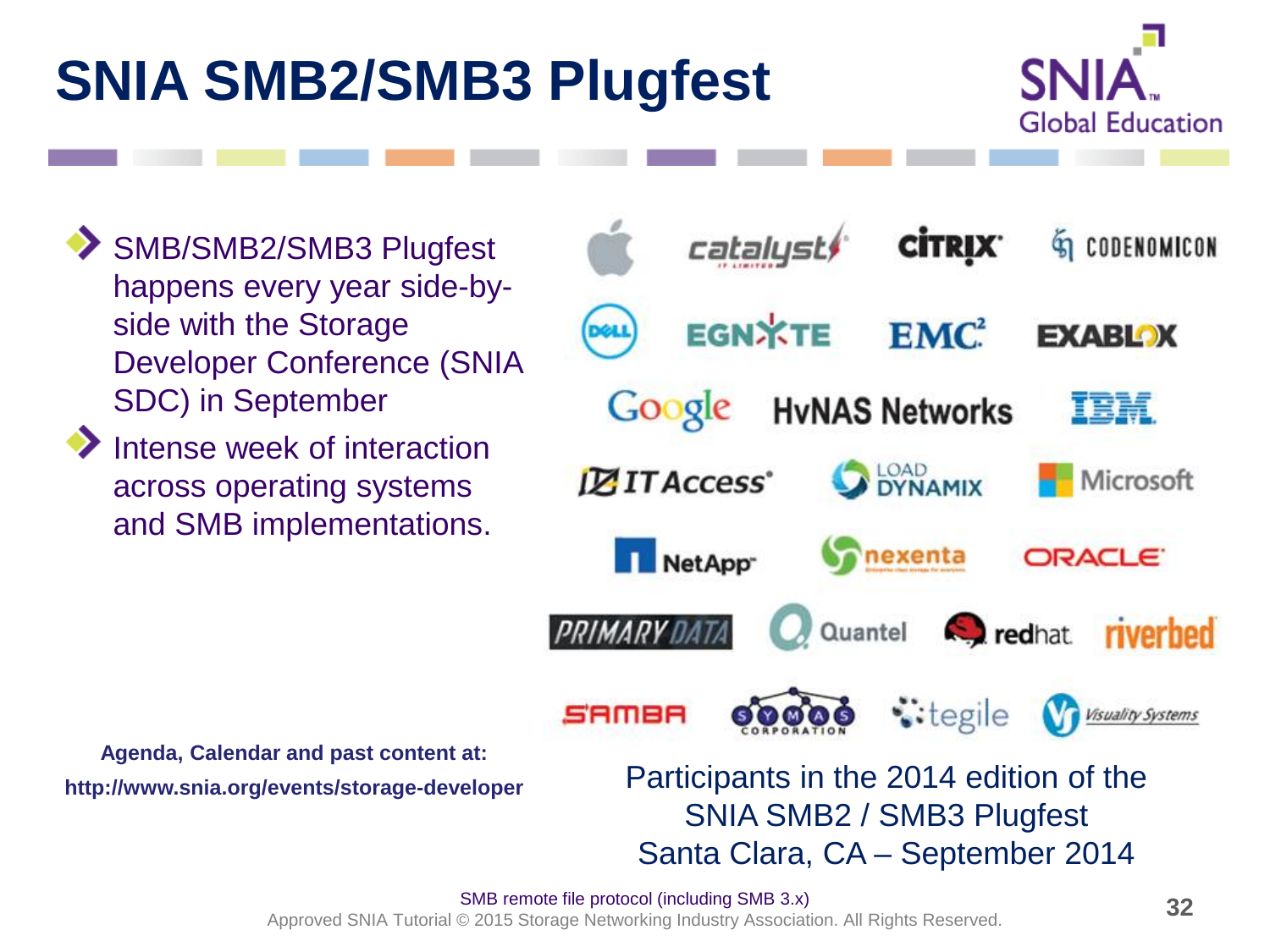



### **◆ Objectives**

- Understand the basic architecture of the SMB protocol family
- Enumerate the main capabilities introduced with SMB 2.0/2.1  $\ddot{\bullet}$
- Describe the main capabilities introduced with SMB 3.0 and beyond  $\bullet$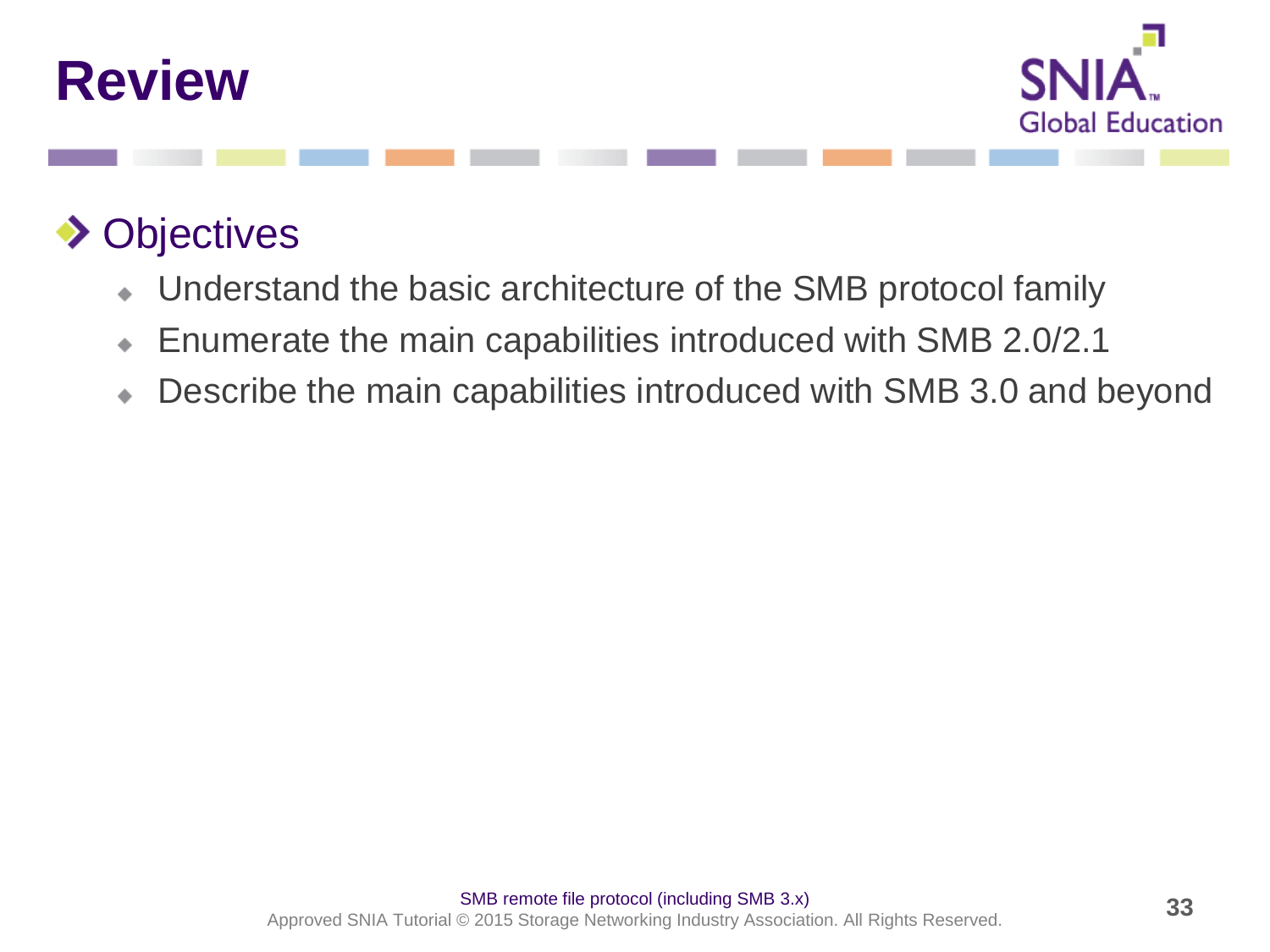# **Attribution & Feedback**



The SNIA Education Committee thanks the following individuals for their contributions to this Tutorial**.**

#### **Authorship History**

**Jose Barreto / September 2012**

**Updates:**

**Jose Barreto / October 2012 Jose Barreto / January 2014 John Reed / April 2014 Tom Talpey / February 2015**

#### **Additional Contributors**

**SW Worth Christopher Hertel John Reed**

*Please send any questions or comments regarding this SNIA Tutorial to tracktutorials@snia.org*

> SMB remote file protocol (including SMB 3.x) Approved SNIA Tutorial © 2015 Storage Networking Industry Association. All Rights Reserved.